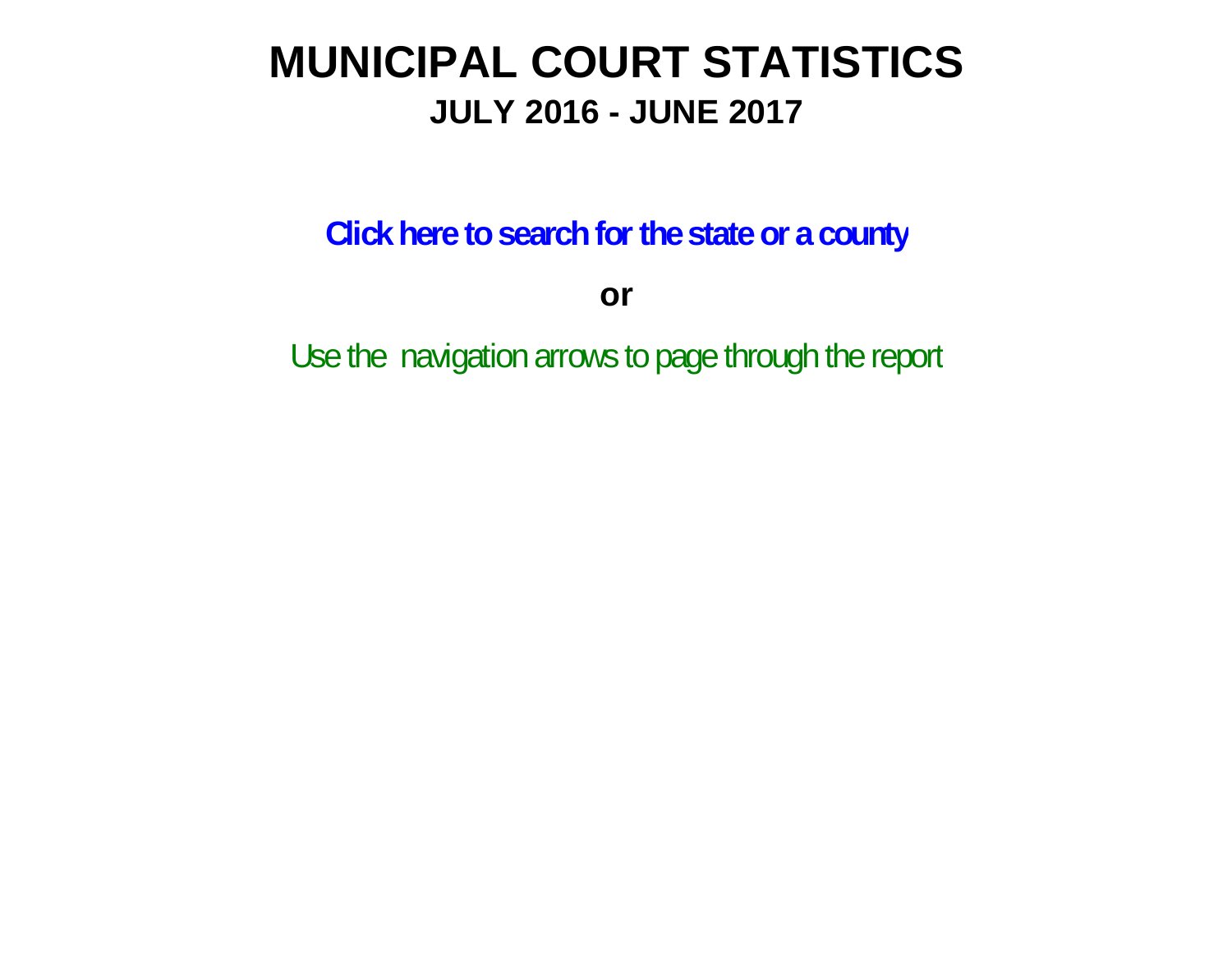#### **MUNICIPAL COURT STATISTICS JULY 2016 - JUNE 2017 STATE**

|                                  |                    | D.P. &    | <b>Other</b>    | <b>Criminal</b> |        | <b>Traffic</b> |           | <b>Traffic</b> | Grand        |
|----------------------------------|--------------------|-----------|-----------------|-----------------|--------|----------------|-----------|----------------|--------------|
|                                  | <b>Indictables</b> | P.D.P.    | <b>Criminal</b> | <b>Total</b>    | D.W.I. | (moving)       | Parking   | <b>Total</b>   | <b>Total</b> |
| Filings                          |                    |           |                 |                 |        |                |           |                |              |
| Jul 2015 - Jun 2016              | 193,679            | 464,965   | 220,968         | 879,612         | 32,940 | 2,430,623      | 2,556,670 | 5,020,233      | 5,899,845    |
| Jul 2016 - Jun 2017              | 190,441            | 470,138   | 213,374         | 873,953         | 30,771 | 2,471,933      | 2,640,437 | 5,143,141      | 6,017,094    |
| % Change                         | $-2%$              | 1%        | $-3%$           | $-1%$           | $-7%$  | 2%             | 3%        | 2%             | 2%           |
| <b>Resolutions</b>               |                    |           |                 |                 |        |                |           |                |              |
| Jul 2015 - Jun 2016              | 188,316            | 380,510   | 232,979         | 801,805         | 32,742 | 2,406,997      | 2,564,934 | 5,004,673      | 5,806,478    |
| Jul 2016 - Jun 2017              | 184,916            | 398,582   | 236,043         | 819,541         | 30,836 | 2,451,174      | 2,642,721 | 5,124,731      | 5,944,272    |
| % Change                         | $-2%$              | 5%        | 1%              | 2%              | $-6%$  | 2%             | 3%        | 2%             | 2%           |
| <b>Clearance</b>                 |                    |           |                 |                 |        |                |           |                |              |
| Jul 2015 - Jun 2016              | $-5,363$           | $-84,455$ | 12,011          | $-77,807$       | $-198$ | $-23,626$      | 8,264     | $-15,560$      | $-93,367$    |
| Jul 2016 - Jun 2017              | $-5,525$           | $-71,556$ | 22,669          | $-54,412$       | 65     | $-20,759$      | 2,284     | $-18,410$      | $-72,822$    |
| <b>Clearance Percent</b>         |                    |           |                 |                 |        |                |           |                |              |
| Jul 2015 - Jun 2016              | 97%                | 82%       | 105%            | 91%             | 99%    | 99%            | 100%      | 100%           | 98%          |
| Jul 2016 - Jun 2017              | 97%                | 85%       | 111%            | 94%             | 100%   | 99%            | 100%      | 100%           | 99%          |
| <b>Backlog</b>                   |                    |           |                 |                 |        |                |           |                |              |
| June 2016                        | 424                | 39,955    | 18,939          | 59,318          | 4,440  | 70,396         | 86,972    | 161,808        | 221,126      |
| <b>June 2017</b>                 | 437                | 46.616    | 19,557          | 66,610          | 4,731  | 87.541         | 76,668    | 168,940        | 235,550      |
| % Change                         | 3%                 | 17%       | 3%              | 12%             | 7%     | 24%            | $-12%$    | 4%             | 7%           |
| <b>Backlog/100 Mthly Filings</b> |                    |           |                 |                 |        |                |           |                |              |
| June 2016                        | 3                  | 103       | 103             | 81              | 162    | 35             | 41        | 39             | 45           |
| <b>June 2017</b>                 | 3                  | 119       | 110             | 91              | 184    | 42             | 35        | 39             | 47           |
| % Change                         | 5%                 | 15%       | 7%              | 13%             | 14%    | 22%            | $-15%$    | 2%             | 4%           |
| <b>Backlog Percent</b>           |                    |           |                 |                 |        |                |           |                |              |
| June 2016                        | 33%                | 54%       | 43%             | 49%             | 53%    | 24%            | 29%       | 27%            | 31%          |
| <b>June 2017</b>                 | 34%                | 59%       | 46%             | 54%             | 56%    | 29%            | 26%       | 28%            | 32%          |
| <b>Active Pending</b>            |                    |           |                 |                 |        |                |           |                |              |
| June 2016                        | 1,304              | 74,565    | 44,529          | 120,398         | 8,322  | 287,621        | 298,278   | 594,221        | 714,619      |
| <b>June 2017</b>                 | 1,273              | 79,059    | 42,249          | 122,581         | 8,415  | 303,134        | 295,551   | 607,100        | 729,681      |
| % Change                         | $-2%$              | 6%        | $-5%$           | 2%              | 1%     | 5%             | $-1%$     | 2%             | 2%           |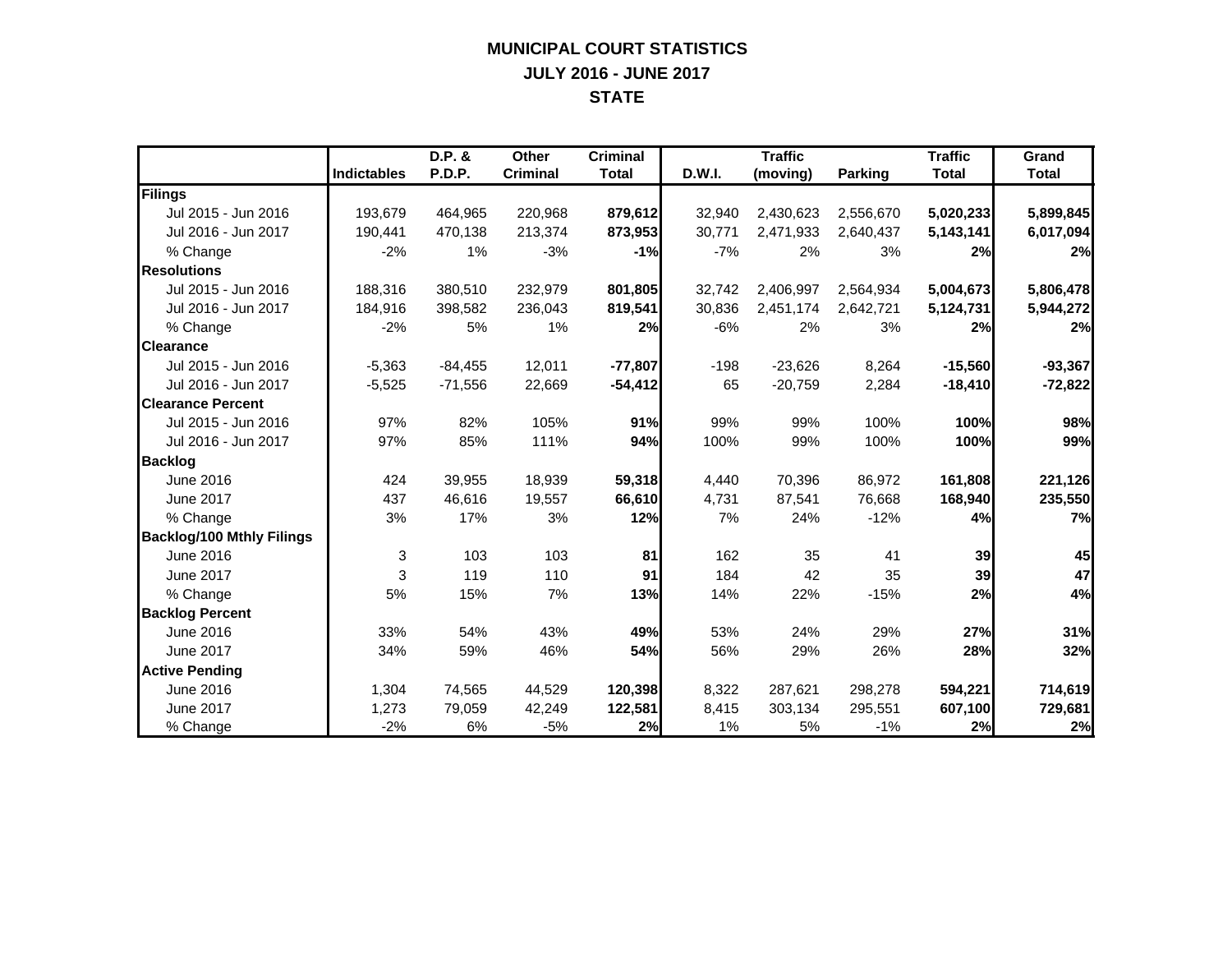## **MUNICIPAL COURT STATISTICSJULY 2016 - JUNE 2017 ATLANTIC COUNTY**

|                                  |                    | D.P. &   | Other           | <b>Criminal</b> |        | <b>Traffic</b> |                | <b>Traffic</b> | Grand        |
|----------------------------------|--------------------|----------|-----------------|-----------------|--------|----------------|----------------|----------------|--------------|
|                                  | <b>Indictables</b> | P.D.P.   | <b>Criminal</b> | <b>Total</b>    | D.W.I. | (moving)       | <b>Parking</b> | <b>Total</b>   | <b>Total</b> |
| Filings                          |                    |          |                 |                 |        |                |                |                |              |
| Jul 2015 - Jun 2016              | 10,018             | 18,829   | 4,977           | 33,824          | 1,695  | 74,679         | 32,245         | 108,619        | 142,443      |
| Jul 2016 - Jun 2017              | 10.426             | 18,981   | 6,374           | 35,781          | 1,659  | 75,688         | 30,709         | 108,056        | 143,837      |
| % Change                         | 4%                 | 1%       | 28%             | 6%              | $-2%$  | 1%             | $-5%$          | $-1%$          | 1%           |
| <b>Resolutions</b>               |                    |          |                 |                 |        |                |                |                |              |
| Jul 2015 - Jun 2016              | 9,878              | 17,400   | 5,413           | 32,691          | 1,656  | 72,960         | 32,427         | 107,043        | 139,734      |
| Jul 2016 - Jun 2017              | 10,261             | 17,275   | 6,075           | 33,611          | 1,565  | 75,056         | 30,381         | 107,002        | 140,613      |
| % Change                         | 4%                 | $-1%$    | 12%             | 3%              | $-5%$  | 3%             | $-6%$          | 0%             | 1%           |
| <b>Clearance</b>                 |                    |          |                 |                 |        |                |                |                |              |
| Jul 2015 - Jun 2016              | $-140$             | $-1,429$ | 436             | $-1,133$        | $-39$  | $-1,719$       | 182            | $-1,576$       | $-2,709$     |
| Jul 2016 - Jun 2017              | $-165$             | $-1,706$ | $-299$          | $-2,170$        | $-94$  | $-632$         | $-328$         | $-1,054$       | $-3,224$     |
| <b>Clearance Percent</b>         |                    |          |                 |                 |        |                |                |                |              |
| Jul 2015 - Jun 2016              | 99%                | 92%      | 109%            | 97%             | 98%    | 98%            | 101%           | 99%            | 98%          |
| Jul 2016 - Jun 2017              | 98%                | 91%      | 95%             | 94%             | 94%    | 99%            | 99%            | 99%            | 98%          |
| <b>Backlog</b>                   |                    |          |                 |                 |        |                |                |                |              |
| June 2016                        | 11                 | 1,227    | 178             | 1,416           | 178    | 1,782          | 1,052          | 3,012          | 4,428        |
| June 2017                        | 14                 | 1,415    | 336             | 1,765           | 210    | 2,350          | 917            | 3,477          | 5,242        |
| % Change                         | 27%                | 15%      | 89%             | 25%             | 18%    | 32%            | $-13%$         | 15%            | 18%          |
| <b>Backlog/100 Mthly Filings</b> |                    |          |                 |                 |        |                |                |                |              |
| June 2016                        | 1                  | 78       | 43              | 50              | 126    | 29             | 39             | 33             | 37           |
| June 2017                        | 2                  | 89       | 63              | 59              | 152    | 37             | 36             | 39             | 44           |
| % Change                         | 22%                | 14%      | 47%             | 18%             | 21%    | 30%            | $-8%$          | 16%            | 17%          |
| <b>Backlog Percent</b>           |                    |          |                 |                 |        |                |                |                |              |
| June 2016                        | 19%                | 43%      | 23%             | 39%             | 49%    | 21%            | 34%            | 25%            | 29%          |
| <b>June 2017</b>                 | 19%                | 41%      | 29%             | 38%             | 48%    | 27%            | 28%            | 28%            | 31%          |
| <b>Active Pending</b>            |                    |          |                 |                 |        |                |                |                |              |
| June 2016                        | 59                 | 2,828    | 759             | 3,646           | 361    | 8,403          | 3,081          | 11,845         | 15,491       |
| June 2017                        | 73                 | 3,437    | 1,150           | 4,660           | 434    | 8,649          | 3,247          | 12,330         | 16,990       |
| % Change                         | 24%                | 22%      | 52%             | 28%             | 20%    | 3%             | 5%             | 4%             | 10%          |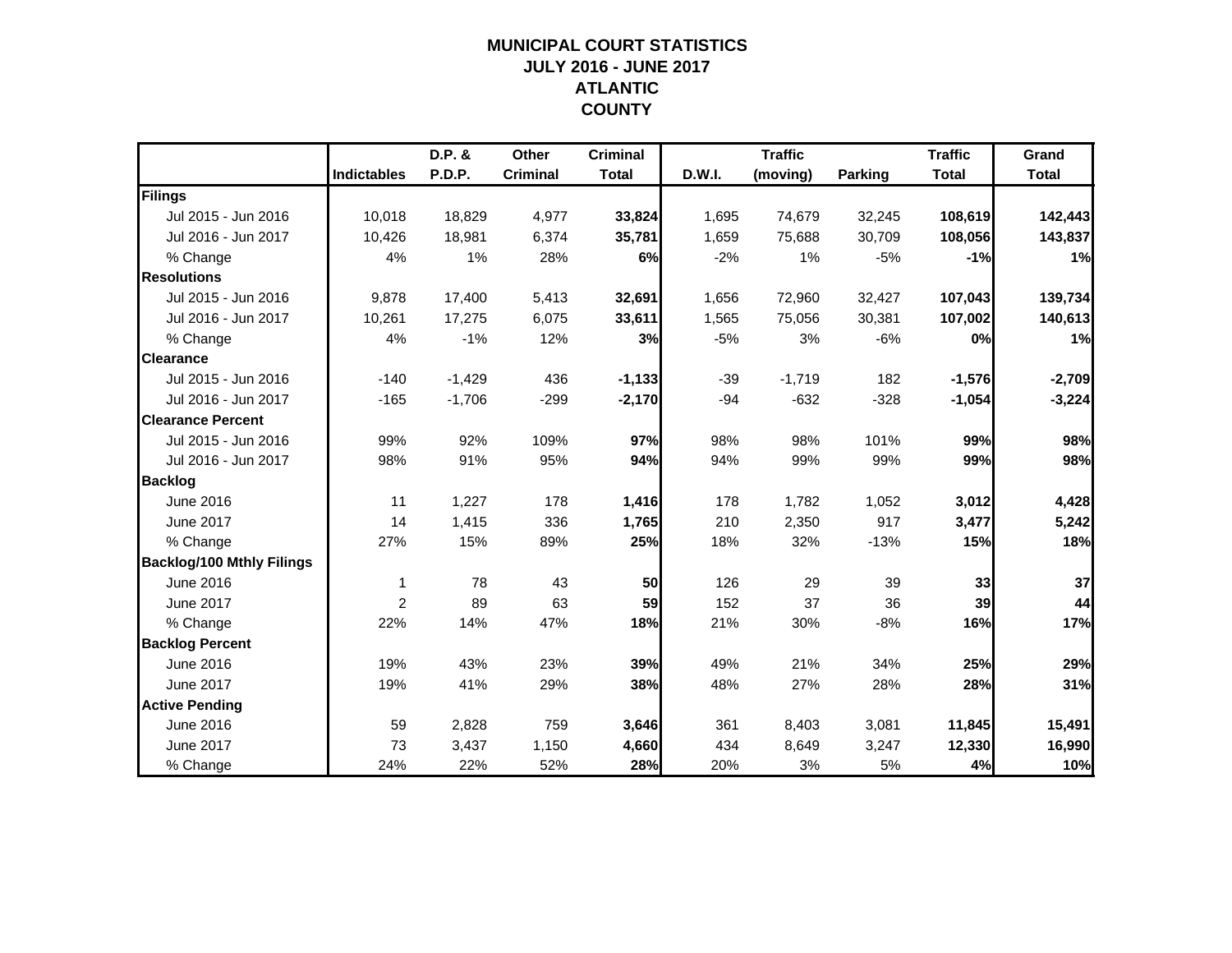## **MUNICIPAL COURT STATISTICSJULY 2016 - JUNE 2017 BERGEN COUNTY**

|                                  |                    | D.P. &    | Other           | <b>Criminal</b> |        | <b>Traffic</b> |                | <b>Traffic</b> | Grand        |
|----------------------------------|--------------------|-----------|-----------------|-----------------|--------|----------------|----------------|----------------|--------------|
|                                  | <b>Indictables</b> | P.D.P.    | <b>Criminal</b> | <b>Total</b>    | D.W.I. | (moving)       | <b>Parking</b> | <b>Total</b>   | <b>Total</b> |
| Filings                          |                    |           |                 |                 |        |                |                |                |              |
| Jul 2015 - Jun 2016              | 11,071             | 52,163    | 13,657          | 76,891          | 2,748  | 241,902        | 275,682        | 520,332        | 597,223      |
| Jul 2016 - Jun 2017              | 10,668             | 54,378    | 14,384          | 79,430          | 2,478  | 258,217        | 296,636        | 557,331        | 636,761      |
| % Change                         | $-4%$              | 4%        | 5%              | 3%              | $-10%$ | 7%             | 8%             | 7%             | 7%           |
| <b>Resolutions</b>               |                    |           |                 |                 |        |                |                |                |              |
| Jul 2015 - Jun 2016              | 10,512             | 30,530    | 13,294          | 54,336          | 2,822  | 241,474        | 272,163        | 516,459        | 570,795      |
| Jul 2016 - Jun 2017              | 10,158             | 32,932    | 15,098          | 58,188          | 2,504  | 256,821        | 294,268        | 553,593        | 611,781      |
| % Change                         | $-3%$              | 8%        | 14%             | 7%              | $-11%$ | 6%             | 8%             | 7%             | 7%           |
| <b>Clearance</b>                 |                    |           |                 |                 |        |                |                |                |              |
| Jul 2015 - Jun 2016              | $-559$             | $-21,633$ | $-363$          | $-22,555$       | 74     | $-428$         | $-3,519$       | $-3,873$       | $-26,428$    |
| Jul 2016 - Jun 2017              | $-510$             | $-21,446$ | 714             | $-21,242$       | 26     | $-1,396$       | $-2,368$       | $-3,738$       | $-24,980$    |
| <b>Clearance Percent</b>         |                    |           |                 |                 |        |                |                |                |              |
| Jul 2015 - Jun 2016              | 95%                | 59%       | 97%             | 71%             | 103%   | 100%           | 99%            | 99%            | 96%          |
| Jul 2016 - Jun 2017              | 95%                | 61%       | 105%            | 73%             | 101%   | 99%            | 99%            | 99%            | 96%          |
| <b>Backlog</b>                   |                    |           |                 |                 |        |                |                |                |              |
| June 2016                        | 167                | 6,058     | 1,984           | 8,209           | 400    | 10,297         | 9,632          | 20,329         | 28,538       |
| June 2017                        | 97                 | 6,739     | 1,650           | 8,486           | 429    | 12,128         | 8,139          | 20,696         | 29,182       |
| % Change                         | $-42%$             | 11%       | $-17%$          | 3%              | 7%     | 18%            | $-16%$         | 2%             | 2%           |
| <b>Backlog/100 Mthly Filings</b> |                    |           |                 |                 |        |                |                |                |              |
| June 2016                        | 18                 | 139       | 174             | 128             | 175    | 51             | 42             | 47             | 57           |
| June 2017                        | 11                 | 149       | 138             | 128             | 208    | 56             | 33             | 45             | 55           |
| % Change                         | $-40%$             | 7%        | $-21%$          | 0%              | 19%    | 10%            | $-21%$         | $-5%$          | $-4%$        |
| <b>Backlog Percent</b>           |                    |           |                 |                 |        |                |                |                |              |
| June 2016                        | 73%                | 69%       | 59%             | 66%             | 57%    | 31%            | 33%            | 32%            | 38%          |
| <b>June 2017</b>                 | 58%                | 71%       | 51%             | 66%             | 59%    | 34%            | 29%            | 32%            | 38%          |
| <b>Active Pending</b>            |                    |           |                 |                 |        |                |                |                |              |
| June 2016                        | 229                | 8,809     | 3,385           | 12,423          | 699    | 32,820         | 29,310         | 62,829         | 75,252       |
| <b>June 2017</b>                 | 166                | 9,544     | 3,235           | 12,945          | 726    | 35,318         | 27,951         | 63,995         | 76,940       |
| % Change                         | $-28%$             | 8%        | $-4%$           | 4%              | 4%     | 8%             | $-5%$          | 2%             | 2%           |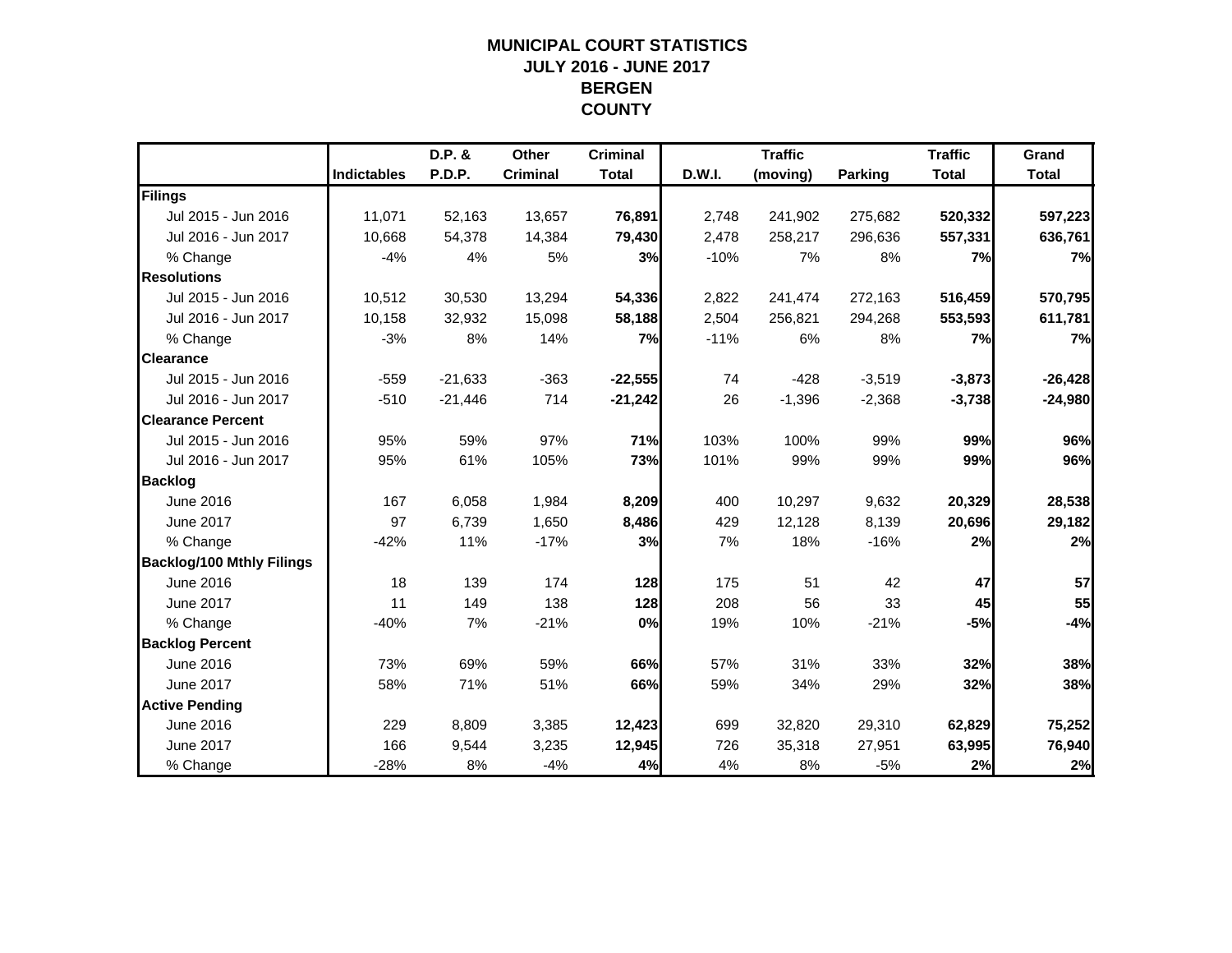## **MUNICIPAL COURT STATISTICSJULY 2016 - JUNE 2017 BURLINGTON COUNTY**

|                                  |                    | D.P. &        | Other           | <b>Criminal</b> |        | <b>Traffic</b> |                | <b>Traffic</b> | Grand        |
|----------------------------------|--------------------|---------------|-----------------|-----------------|--------|----------------|----------------|----------------|--------------|
|                                  | <b>Indictables</b> | <b>P.D.P.</b> | <b>Criminal</b> | <b>Total</b>    | D.W.I. | (moving)       | <b>Parking</b> | <b>Total</b>   | <b>Total</b> |
| Filings                          |                    |               |                 |                 |        |                |                |                |              |
| Jul 2015 - Jun 2016              | 7,594              | 20,235        | 8,202           | 36,031          | 2,105  | 165,935        | 8,677          | 176,717        | 212,748      |
| Jul 2016 - Jun 2017              | 7,575              | 21,502        | 7,126           | 36,203          | 1,873  | 162,371        | 7,343          | 171,587        | 207,790      |
| % Change                         | 0%                 | 6%            | $-13%$          | 0%              | $-11%$ | $-2%$          | $-15%$         | $-3%$          | $-2%$        |
| <b>Resolutions</b>               |                    |               |                 |                 |        |                |                |                |              |
| Jul 2015 - Jun 2016              | 7,419              | 19,424        | 9,779           | 36,622          | 2,165  | 163,546        | 8,429          | 174,140        | 210,762      |
| Jul 2016 - Jun 2017              | 7,473              | 21,554        | 9,505           | 38,532          | 1,896  | 162,613        | 7,469          | 171,978        | 210,510      |
| % Change                         | 1%                 | 11%           | $-3%$           | 5%              | $-12%$ | $-1%$          | $-11%$         | $-1%$          | 0%           |
| <b>Clearance</b>                 |                    |               |                 |                 |        |                |                |                |              |
| Jul 2015 - Jun 2016              | $-175$             | $-811$        | 1,577           | 591             | 60     | $-2,389$       | $-248$         | $-2,577$       | $-1,986$     |
| Jul 2016 - Jun 2017              | $-102$             | 52            | 2,379           | 2,329           | 23     | 242            | 126            | 391            | 2,720        |
| <b>Clearance Percent</b>         |                    |               |                 |                 |        |                |                |                |              |
| Jul 2015 - Jun 2016              | 98%                | 96%           | 119%            | 102%            | 103%   | 99%            | 97%            | 99%            | 99%          |
| Jul 2016 - Jun 2017              | 99%                | 100%          | 133%            | 106%            | 101%   | 100%           | 102%           | 100%           | 101%         |
| <b>Backlog</b>                   |                    |               |                 |                 |        |                |                |                |              |
| June 2016                        | 6                  | 1,830         | 1,003           | 2,839           | 299    | 3,222          | 243            | 3,764          | 6,603        |
| June 2017                        | 3                  | 2,441         | 619             | 3,063           | 326    | 4,301          | 267            | 4,894          | 7,957        |
| % Change                         | $-50%$             | 33%           | $-38%$          | 8%              | 9%     | 33%            | 10%            | 30%            | 21%          |
| <b>Backlog/100 Mthly Filings</b> |                    |               |                 |                 |        |                |                |                |              |
| June 2016                        | 1                  | 109           | 147             | 95              | 170    | 23             | 34             | 26             | 37           |
| June 2017                        | $\mathbf{0}$       | 136           | 104             | 102             | 209    | 32             | 44             | 34             | 46           |
| % Change                         | $-50%$             | 26%           | $-29%$          | 7%              | 23%    | 36%            | 30%            | 34%            | 23%          |
| <b>Backlog Percent</b>           |                    |               |                 |                 |        |                |                |                |              |
| June 2016                        | 19%                | 52%           | 55%             | 53%             | 55%    | 20%            | 24%            | 21%            | 29%          |
| <b>June 2017</b>                 | 16%                | 57%           | 43%             | 53%             | 62%    | 28%            | 32%            | 29%            | 36%          |
| <b>Active Pending</b>            |                    |               |                 |                 |        |                |                |                |              |
| June 2016                        | 31                 | 3,494         | 1,814           | 5,339           | 539    | 16,010         | 1,027          | 17,576         | 22,915       |
| June 2017                        | 19                 | 4,291         | 1,428           | 5,738           | 526    | 15,251         | 824            | 16,601         | 22,339       |
| % Change                         | $-39%$             | 23%           | $-21%$          | 7%              | $-2%$  | $-5%$          | $-20%$         | $-6%$          | $-3%$        |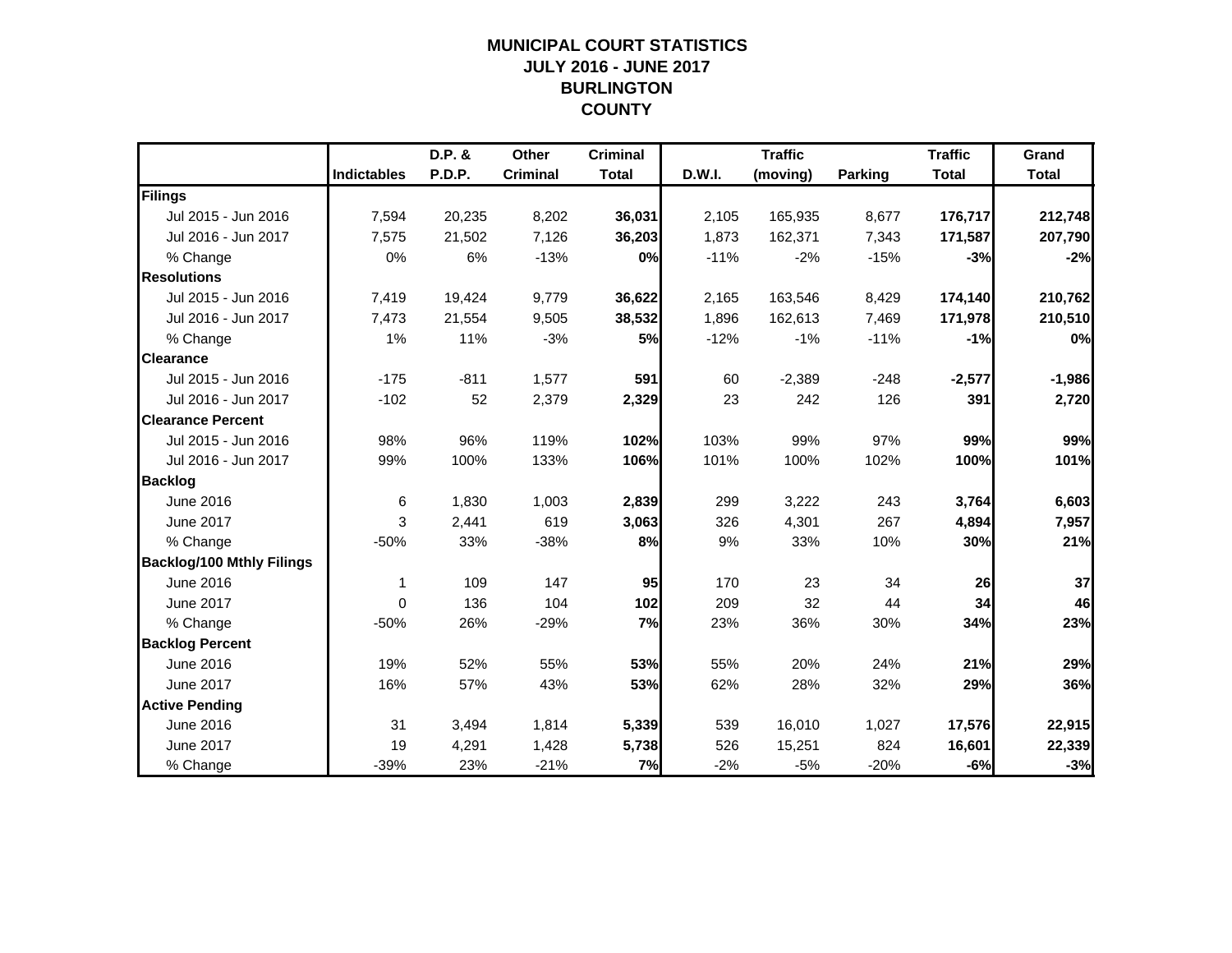## **MUNICIPAL COURT STATISTICSJULY 2016 - JUNE 2017 CAMDEN COUNTY**

|                                  |                    | D.P. &   | <b>Other</b>    | <b>Criminal</b> |        | <b>Traffic</b> |          | <b>Traffic</b> | Grand        |
|----------------------------------|--------------------|----------|-----------------|-----------------|--------|----------------|----------|----------------|--------------|
|                                  | <b>Indictables</b> | P.D.P.   | <b>Criminal</b> | <b>Total</b>    | D.W.I. | (moving)       | Parking  | <b>Total</b>   | <b>Total</b> |
| Filings                          |                    |          |                 |                 |        |                |          |                |              |
| Jul 2015 - Jun 2016              | 18,493             | 44,821   | 13,308          | 76,622          | 2,708  | 203,009        | 69,769   | 275,486        | 352,108      |
| Jul 2016 - Jun 2017              | 18,116             | 49,728   | 12,699          | 80,543          | 2,377  | 194,296        | 62,624   | 259,297        | 339,840      |
| % Change                         | $-2%$              | 11%      | $-5%$           | 5%              | $-12%$ | $-4%$          | $-10%$   | $-6%$          | $-3%$        |
| <b>Resolutions</b>               |                    |          |                 |                 |        |                |          |                |              |
| Jul 2015 - Jun 2016              | 17,983             | 42,333   | 17,924          | 78,240          | 2,758  | 201,091        | 68,067   | 271,916        | 350,156      |
| Jul 2016 - Jun 2017              | 17,638             | 47,301   | 18,479          | 83,418          | 2,352  | 195,856        | 62,801   | 261,009        | 344,427      |
| % Change                         | $-2%$              | 12%      | 3%              | 7%              | $-15%$ | $-3%$          | $-8%$    | $-4%$          | $-2%$        |
| <b>Clearance</b>                 |                    |          |                 |                 |        |                |          |                |              |
| Jul 2015 - Jun 2016              | $-510$             | $-2,488$ | 4,616           | 1,618           | 50     | $-1,918$       | $-1,702$ | $-3,570$       | $-1,952$     |
| Jul 2016 - Jun 2017              | $-478$             | $-2,427$ | 5,780           | 2,875           | $-25$  | 1,560          | 177      | 1,712          | 4,587        |
| <b>Clearance Percent</b>         |                    |          |                 |                 |        |                |          |                |              |
| Jul 2015 - Jun 2016              | 97%                | 94%      | 135%            | 102%            | 102%   | 99%            | 98%      | 99%            | 99%          |
| Jul 2016 - Jun 2017              | 97%                | 95%      | 146%            | 104%            | 99%    | 101%           | 100%     | 101%           | 101%         |
| <b>Backlog</b>                   |                    |          |                 |                 |        |                |          |                |              |
| June 2016                        | 2                  | 1,829    | 731             | 2,562           | 267    | 3,430          | 2,006    | 5,703          | 8,265        |
| June 2017                        | 2                  | 2,504    | 582             | 3,088           | 299    | 3,539          | 955      | 4,793          | 7,881        |
| % Change                         | 0%                 | 37%      | $-20%$          | 21%             | 12%    | 3%             | $-52%$   | $-16%$         | $-5%$        |
| <b>Backlog/100 Mthly Filings</b> |                    |          |                 |                 |        |                |          |                |              |
| June 2016                        | $\mathbf 0$        | 49       | 66              | 40              | 118    | 20             | 35       | 25             | 28           |
| <b>June 2017</b>                 | $\Omega$           | 60       | 55              | 46              | 151    | 22             | 18       | 22             | 28           |
| % Change                         | 2%                 | 23%      | $-17%$          | 15%             | 28%    | 8%             | $-47%$   | $-11%$         | $-1%$        |
| <b>Backlog Percent</b>           |                    |          |                 |                 |        |                |          |                |              |
| June 2016                        | 2%                 | 36%      | 31%             | 34%             | 50%    | 18%            | 25%      | 21%            | 24%          |
| <b>June 2017</b>                 | 4%                 | 41%      | 30%             | 38%             | 52%    | 20%            | 14%      | 19%            | 23%          |
| <b>Active Pending</b>            |                    |          |                 |                 |        |                |          |                |              |
| June 2016                        | 89                 | 5,095    | 2,333           | 7,517           | 537    | 18,692         | 7,999    | 27,228         | 34,745       |
| June 2017                        | 56                 | 6,071    | 1,915           | 8,042           | 577    | 18,125         | 6,817    | 25,519         | 33,561       |
| % Change                         | $-37%$             | 19%      | $-18%$          | 7%              | 7%     | $-3%$          | $-15%$   | $-6%$          | $-3%$        |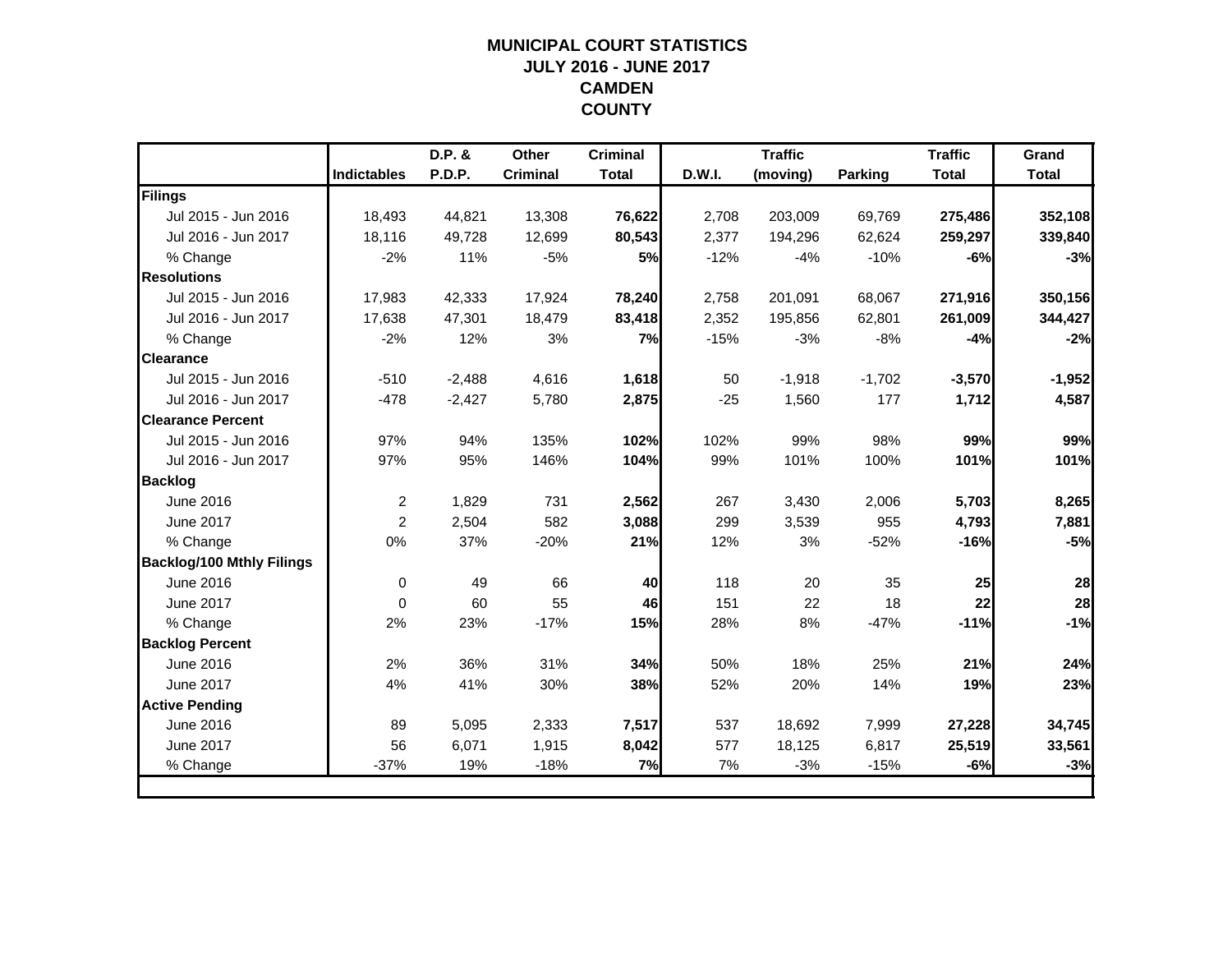## **MUNICIPAL COURT STATISTICSJULY 2016 - JUNE 2017 CAPE MAY COUNTY**

|                                  |                    | D.P. &   | Other           | <b>Criminal</b> |        | <b>Traffic</b> |         | <b>Traffic</b> | Grand        |
|----------------------------------|--------------------|----------|-----------------|-----------------|--------|----------------|---------|----------------|--------------|
|                                  | <b>Indictables</b> | P.D.P.   | <b>Criminal</b> | <b>Total</b>    | D.W.I. | (moving)       | Parking | <b>Total</b>   | <b>Total</b> |
| Filings                          |                    |          |                 |                 |        |                |         |                |              |
| Jul 2015 - Jun 2016              | 3,427              | 6,897    | 5,291           | 15,615          | 791    | 26,667         | 35,977  | 63,435         | 79,050       |
| Jul 2016 - Jun 2017              | 3,217              | 7,093    | 4,588           | 14,898          | 771    | 23,806         | 34,766  | 59,343         | 74,241       |
| % Change                         | $-6%$              | 3%       | $-13%$          | $-5%$           | $-3%$  | $-11%$         | $-3%$   | $-6%$          | $-6%$        |
| <b>Resolutions</b>               |                    |          |                 |                 |        |                |         |                |              |
| Jul 2015 - Jun 2016              | 3,387              | 5,763    | 5,965           | 15,115          | 777    | 26,619         | 36,243  | 63,639         | 78,754       |
| Jul 2016 - Jun 2017              | 3,174              | 5,997    | 5,710           | 14,881          | 772    | 23,979         | 34,009  | 58,760         | 73,641       |
| % Change                         | $-6%$              | 4%       | $-4%$           | $-2%$           | $-1%$  | $-10%$         | $-6%$   | $-8%$          | $-6%$        |
| <b>Clearance</b>                 |                    |          |                 |                 |        |                |         |                |              |
| Jul 2015 - Jun 2016              | $-40$              | $-1,134$ | 674             | $-500$          | $-14$  | $-48$          | 266     | 204            | $-296$       |
| Jul 2016 - Jun 2017              | $-43$              | $-1,096$ | 1,122           | $-17$           | 1      | 173            | $-757$  | $-583$         | $-600$       |
| <b>Clearance Percent</b>         |                    |          |                 |                 |        |                |         |                |              |
| Jul 2015 - Jun 2016              | 99%                | 84%      | 113%            | 97%             | 98%    | 100%           | 101%    | 100%           | 100%         |
| Jul 2016 - Jun 2017              | 99%                | 85%      | 124%            | 100%            | 100%   | 101%           | 98%     | 99%            | 99%          |
| <b>Backlog</b>                   |                    |          |                 |                 |        |                |         |                |              |
| June 2016                        | 4                  | 230      | 75              | 309             | 76     | 535            | 1,586   | 2,197          | 2,506        |
| <b>June 2017</b>                 | 6                  | 215      | 99              | 320             | 88     | 522            | 1,954   | 2,564          | 2,884        |
| % Change                         | 50%                | $-7%$    | 32%             | 4%              | 16%    | $-2%$          | 23%     | 17%            | 15%          |
| <b>Backlog/100 Mthly Filings</b> |                    |          |                 |                 |        |                |         |                |              |
| June 2016                        | 1                  | 40       | 17              | 24              | 115    | 24             | 53      | 42             | 38           |
| June 2017                        | 2                  | 36       | 26              | 26              | 137    | 26             | 67      | 52             | 47           |
| % Change                         | 60%                | $-9%$    | 52%             | 9%              | 19%    | 9%             | 27%     | 25%            | 23%          |
| <b>Backlog Percent</b>           |                    |          |                 |                 |        |                |         |                |              |
| June 2016                        | 33%                | 27%      | 10%             | 19%             | 40%    | 20%            | 25%     | 24%            | 23%          |
| June 2017                        | 33%                | 25%      | 14%             | 21%             | 46%    | 21%            | 28%     | 27%            | 26%          |
| <b>Active Pending</b>            |                    |          |                 |                 |        |                |         |                |              |
| June 2016                        | 12                 | 854      | 784             | 1,650           | 189    | 2,736          | 6,324   | 9,249          | 10,899       |
| June 2017                        | 18                 | 856      | 683             | 1,557           | 193    | 2,506          | 6,878   | 9,577          | 11,134       |
| % Change                         | 50%                | 0%       | $-13%$          | $-6%$           | 2%     | $-8%$          | 9%      | 4%             | 2%           |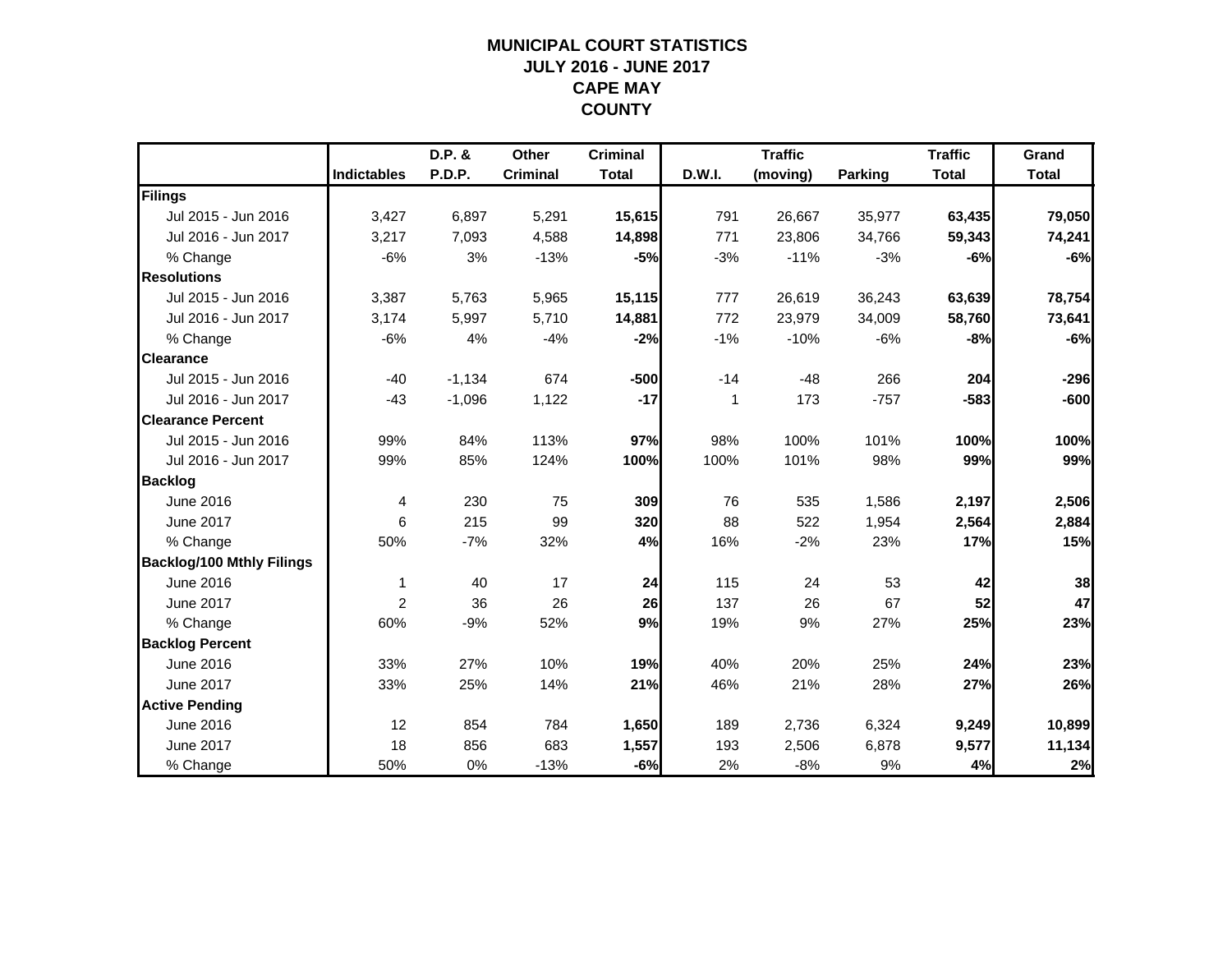## **MUNICIPAL COURT STATISTICSJULY 2016 - JUNE 2017 CUMBERLAND COUNTY**

|                                  |                    | D.P. &   | Other           | <b>Criminal</b> |        | <b>Traffic</b> |         | <b>Traffic</b> | Grand        |
|----------------------------------|--------------------|----------|-----------------|-----------------|--------|----------------|---------|----------------|--------------|
|                                  | <b>Indictables</b> | P.D.P.   | <b>Criminal</b> | <b>Total</b>    | D.W.I. | (moving)       | Parking | <b>Total</b>   | <b>Total</b> |
| Filings                          |                    |          |                 |                 |        |                |         |                |              |
| Jul 2015 - Jun 2016              | 7,261              | 18,622   | 4,385           | 30,268          | 1,095  | 36,328         | 5,064   | 42,487         | 72,755       |
| Jul 2016 - Jun 2017              | 6.767              | 19,118   | 4,323           | 30,208          | 934    | 38,330         | 4,676   | 43,940         | 74,148       |
| % Change                         | $-7%$              | 3%       | $-1%$           | 0%              | $-15%$ | 6%             | $-8%$   | 3%             | 2%           |
| <b>Resolutions</b>               |                    |          |                 |                 |        |                |         |                |              |
| Jul 2015 - Jun 2016              | 7,234              | 12,768   | 4,657           | 24,659          | 1,055  | 35,718         | 5,154   | 41,927         | 66,586       |
| Jul 2016 - Jun 2017              | 6,549              | 14,371   | 4,427           | 25,347          | 878    | 37,486         | 4,540   | 42,904         | 68,251       |
| % Change                         | $-9%$              | 13%      | $-5%$           | 3%              | $-17%$ | 5%             | $-12%$  | 2%             | 3%           |
| <b>Clearance</b>                 |                    |          |                 |                 |        |                |         |                |              |
| Jul 2015 - Jun 2016              | $-27$              | $-5,854$ | 272             | $-5,609$        | $-40$  | $-610$         | 90      | $-560$         | $-6,169$     |
| Jul 2016 - Jun 2017              | $-218$             | $-4,747$ | 104             | $-4,861$        | $-56$  | $-844$         | $-136$  | $-1,036$       | $-5,897$     |
| <b>Clearance Percent</b>         |                    |          |                 |                 |        |                |         |                |              |
| Jul 2015 - Jun 2016              | 100%               | 69%      | 106%            | 81%             | 96%    | 98%            | 102%    | 99%            | 92%          |
| Jul 2016 - Jun 2017              | 97%                | 75%      | 102%            | 84%             | 94%    | 98%            | 97%     | 98%            | 92%          |
| <b>Backlog</b>                   |                    |          |                 |                 |        |                |         |                |              |
| June 2016                        | 3                  | 639      | 260             | 902             | 131    | 1,013          | 250     | 1,394          | 2,296        |
| June 2017                        | $\overline{4}$     | 670      | 360             | 1,034           | 179    | 1,508          | 189     | 1,876          | 2,910        |
| % Change                         | 33%                | 5%       | 38%             | 15%             | 37%    | 49%            | $-24%$  | 35%            | 27%          |
| <b>Backlog/100 Mthly Filings</b> |                    |          |                 |                 |        |                |         |                |              |
| June 2016                        | $\pmb{0}$          | 41       | 71              | 36              | 144    | 33             | 59      | 39             | 38           |
| <b>June 2017</b>                 | 1                  | 42       | 100             | 41              | 230    | 47             | 49      | 51             | 47           |
| % Change                         | 43%                | 2%       | 40%             | 15%             | 60%    | 41%            | $-18%$  | 30%            | 24%          |
| <b>Backlog Percent</b>           |                    |          |                 |                 |        |                |         |                |              |
| June 2016                        | 8%                 | 42%      | 35%             | 39%             | 50%    | 25%            | 39%     | 28%            | 31%          |
| June 2017                        | 5%                 | 42%      | 37%             | 39%             | 60%    | 32%            | 30%     | 33%            | 35%          |
| <b>Active Pending</b>            |                    |          |                 |                 |        |                |         |                |              |
| June 2016                        | 37                 | 1,528    | 733             | 2,298           | 264    | 4,112          | 637     | 5,013          | 7,311        |
| June 2017                        | 76                 | 1,614    | 972             | 2,662           | 300    | 4,687          | 623     | 5,610          | 8,272        |
| % Change                         | 105%               | 6%       | 33%             | 16%             | 14%    | 14%            | $-2%$   | 12%            | 13%          |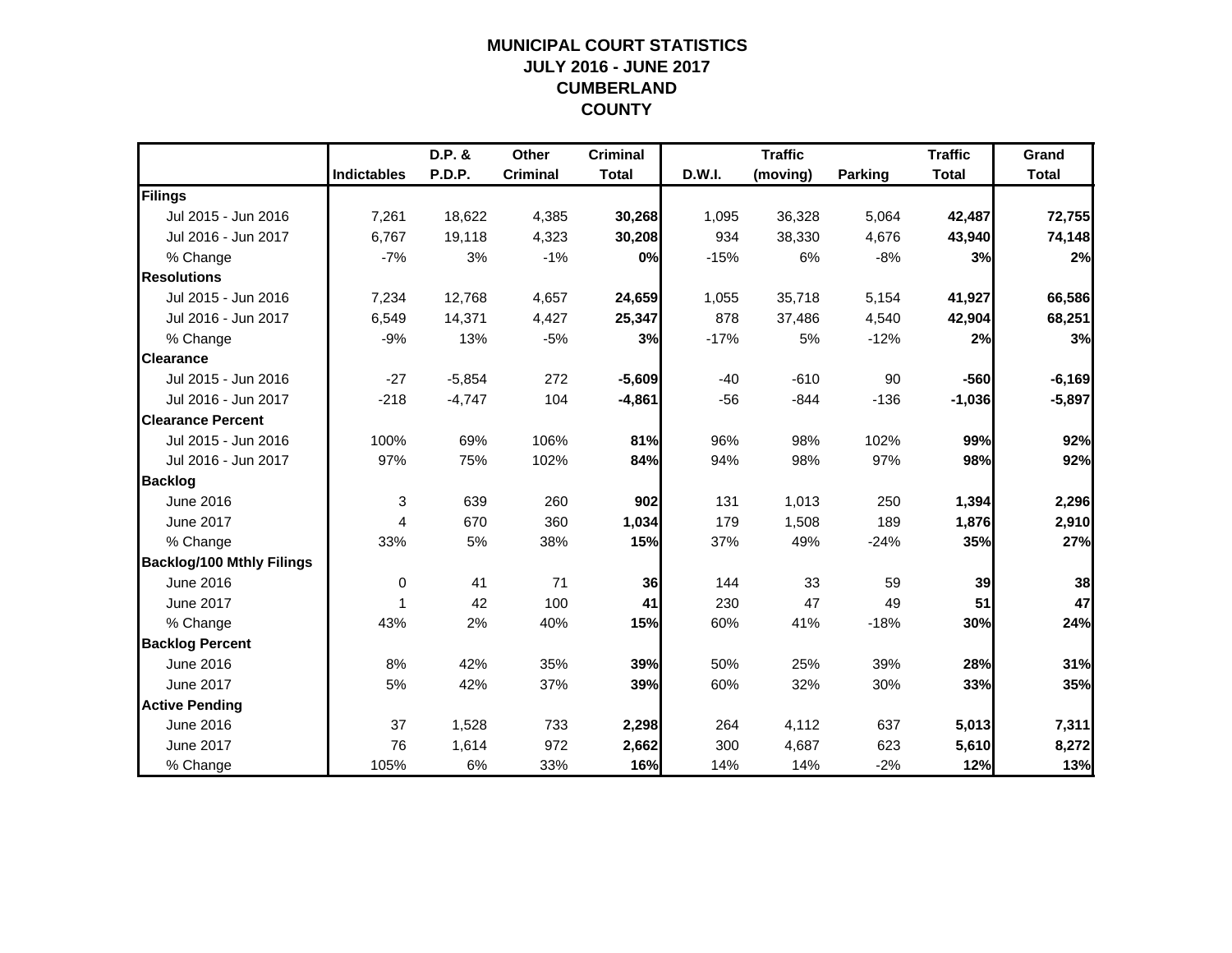#### **MUNICIPAL COURT STATISTICSJULY 2016 - JUNE 2017 ESSEX COUNTY**

|                                  |                    | D.P. &        | Other           | <b>Criminal</b> |                | <b>Traffic</b> |                | <b>Traffic</b> | Grand        |
|----------------------------------|--------------------|---------------|-----------------|-----------------|----------------|----------------|----------------|----------------|--------------|
|                                  | <b>Indictables</b> | <b>P.D.P.</b> | <b>Criminal</b> | <b>Total</b>    | D.W.I.         | (moving)       | <b>Parking</b> | <b>Total</b>   | <b>Total</b> |
| Filings                          |                    |               |                 |                 |                |                |                |                |              |
| Jul 2015 - Jun 2016              | 26,519             | 50,956        | 42,795          | 120,270         | 1,366          | 262,212        | 550,594        | 814,172        | 934,442      |
| Jul 2016 - Jun 2017              | 26.768             | 44,570        | 39,748          | 111,086         | 1,414          | 266,624        | 567.790        | 835,828        | 946,914      |
| % Change                         | 1%                 | $-13%$        | $-7%$           | -8%             | 4%             | 2%             | 3%             | 3%             | 1%           |
| <b>Resolutions</b>               |                    |               |                 |                 |                |                |                |                |              |
| Jul 2015 - Jun 2016              | 25,595             | 42,839        | 36,385          | 104,819         | 1,375          | 258,581        | 558,462        | 818,418        | 923,237      |
| Jul 2016 - Jun 2017              | 25,902             | 39,946        | 39,471          | 105,319         | 1,416          | 260,975        | 569,749        | 832,140        | 937,459      |
| % Change                         | 1%                 | $-7%$         | 8%              | 0%              | 3%             | 1%             | 2%             | 2%             | 2%           |
| <b>Clearance</b>                 |                    |               |                 |                 |                |                |                |                |              |
| Jul 2015 - Jun 2016              | $-924$             | $-8,117$      | $-6,410$        | $-15,451$       | 9              | $-3,631$       | 7,868          | 4,246          | $-11,205$    |
| Jul 2016 - Jun 2017              | $-866$             | $-4,624$      | $-277$          | $-5,767$        | $\overline{2}$ | $-5,649$       | 1,959          | $-3,688$       | $-9,455$     |
| <b>Clearance Percent</b>         |                    |               |                 |                 |                |                |                |                |              |
| Jul 2015 - Jun 2016              | 97%                | 84%           | 85%             | 87%             | 101%           | 99%            | 101%           | 101%           | 99%          |
| Jul 2016 - Jun 2017              | 97%                | 90%           | 99%             | 95%             | 100%           | 98%            | 100%           | 100%           | 99%          |
| <b>Backlog</b>                   |                    |               |                 |                 |                |                |                |                |              |
| June 2016                        | 19                 | 2,544         | 2,615           | 5,178           | 99             | 4,882          | 12,762         | 17,743         | 22,921       |
| June 2017                        | 21                 | 2,782         | 2,733           | 5,536           | 118            | 7,794          | 15,460         | 23,372         | 28,908       |
| % Change                         | 11%                | 9%            | 5%              | 7%              | 19%            | 60%            | 21%            | 32%            | 26%          |
| <b>Backlog/100 Mthly Filings</b> |                    |               |                 |                 |                |                |                |                |              |
| June 2016                        | 1                  | 60            | 73              | 52              | 87             | 22             | 28             | 26             | 29           |
| <b>June 2017</b>                 | 1                  | 75            | 83              | 60              | 100            | 35             | 33             | 34             | 37           |
| % Change                         | 9%                 | 25%           | 13%             | 16%             | 15%            | 57%            | 17%            | 28%            | 24%          |
| <b>Backlog Percent</b>           |                    |               |                 |                 |                |                |                |                |              |
| June 2016                        | 11%                | 48%           | 37%             | 41%             | 37%            | 18%            | 21%            | 20%            | 23%          |
| <b>June 2017</b>                 | 16%                | 53%           | 45%             | 48%             | 43%            | 24%            | 24%            | 24%            | 27%          |
| <b>Active Pending</b>            |                    |               |                 |                 |                |                |                |                |              |
| June 2016                        | 172                | 5,353         | 7,096           | 12,621          | 267            | 27,022         | 60,295         | 87,584         | 100,205      |
| <b>June 2017</b>                 | 129                | 5,229         | 6,123           | 11,481          | 273            | 31,898         | 64,274         | 96,445         | 107,926      |
| % Change                         | $-25%$             | $-2%$         | $-14%$          | $-9%$           | 2%             | 18%            | 7%             | 10%            | 8%           |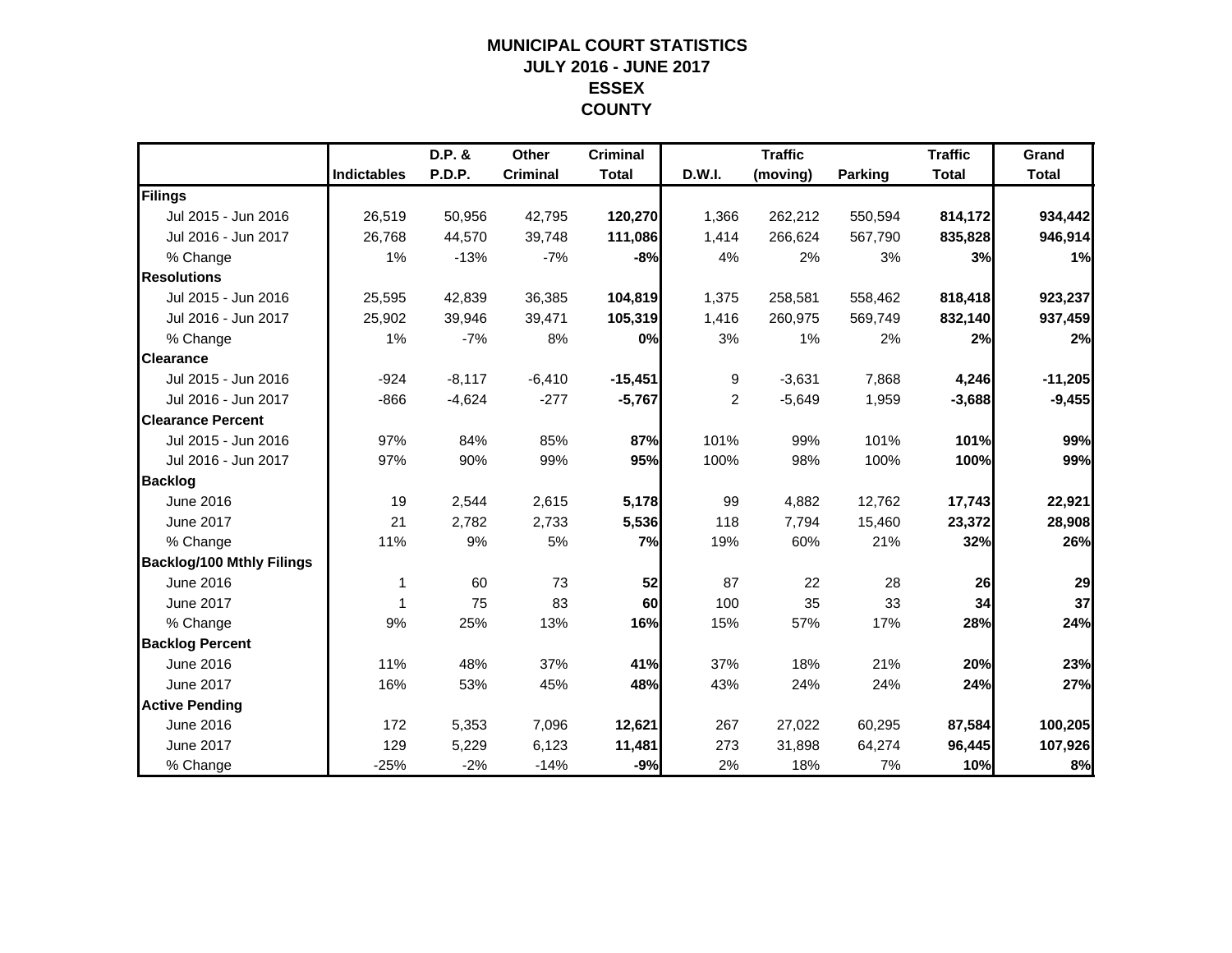## **MUNICIPAL COURT STATISTICSJULY 2016 - JUNE 2017 GLOUCESTER COUNTY**

|                                  |                    | D.P. &   | Other           | <b>Criminal</b> |               | <b>Traffic</b> |                | <b>Traffic</b> | Grand        |
|----------------------------------|--------------------|----------|-----------------|-----------------|---------------|----------------|----------------|----------------|--------------|
|                                  | <b>Indictables</b> | P.D.P.   | <b>Criminal</b> | <b>Total</b>    | <b>D.W.I.</b> | (moving)       | Parking        | <b>Total</b>   | <b>Total</b> |
| Filings                          |                    |          |                 |                 |               |                |                |                |              |
| Jul 2015 - Jun 2016              | 6,977              | 24,071   | 5,343           | 36,391          | 1,313         | 86,518         | 7,340          | 95,171         | 131,562      |
| Jul 2016 - Jun 2017              | 7,039              | 24,780   | 5,155           | 36,974          | 1,267         | 83,346         | 8,121          | 92,734         | 129,708      |
| % Change                         | 1%                 | 3%       | $-4%$           | 2%              | $-4%$         | $-4%$          | 11%            | $-3%$          | $-1%$        |
| <b>Resolutions</b>               |                    |          |                 |                 |               |                |                |                |              |
| Jul 2015 - Jun 2016              | 6,909              | 22,752   | 7,033           | 36,694          | 1,259         | 83,901         | 7,342          | 92,502         | 129,196      |
| Jul 2016 - Jun 2017              | 6,971              | 25,580   | 6,672           | 39,223          | 1,268         | 83,922         | 8,294          | 93,484         | 132,707      |
| % Change                         | 1%                 | 12%      | $-5%$           | 7%              | 1%            | 0%             | 13%            | 1%             | 3%           |
| <b>Clearance</b>                 |                    |          |                 |                 |               |                |                |                |              |
| Jul 2015 - Jun 2016              | $-68$              | $-1,319$ | 1,690           | 303             | $-54$         | $-2,617$       | $\overline{c}$ | $-2,669$       | $-2,366$     |
| Jul 2016 - Jun 2017              | $-68$              | 800      | 1,517           | 2,249           | 1             | 576            | 173            | 750            | 2,999        |
| <b>Clearance Percent</b>         |                    |          |                 |                 |               |                |                |                |              |
| Jul 2015 - Jun 2016              | 99%                | 95%      | 132%            | 101%            | 96%           | 97%            | 100%           | 97%            | 98%          |
| Jul 2016 - Jun 2017              | 99%                | 103%     | 129%            | 106%            | 100%          | 101%           | 102%           | 101%           | 102%         |
| <b>Backlog</b>                   |                    |          |                 |                 |               |                |                |                |              |
| June 2016                        | 0                  | 1,572    | 520             | 2,092           | 208           | 2,709          | 373            | 3,290          | 5,382        |
| June 2017                        | -1                 | 1,733    | 558             | 2,292           | 220           | 2,996          | 208            | 3,424          | 5,716        |
| % Change                         |                    | 10%      | 7%              | 10%             | 6%            | 11%            | $-44%$         | 4%             | 6%           |
| <b>Backlog/100 Mthly Filings</b> |                    |          |                 |                 |               |                |                |                |              |
| June 2016                        | $\pmb{0}$          | 78       | 117             | 69              | 190           | 38             | 61             | 41             | 49           |
| June 2017                        | $\Omega$           | 84       | 130             | 74              | 208           | 43             | 31             | 44             | 53           |
| % Change                         |                    | 7%       | 11%             | 8%              | 10%           | 15%            | $-50%$         | 7%             | 8%           |
| <b>Backlog Percent</b>           |                    |          |                 |                 |               |                |                |                |              |
| June 2016                        | 0%                 | 46%      | 44%             | 45%             | 61%           | 27%            | 43%            | 29%            | 34%          |
| June 2017                        | 5%                 | 48%      | 45%             | 47%             | 65%           | 33%            | 34%            | 34%            | 38%          |
| <b>Active Pending</b>            |                    |          |                 |                 |               |                |                |                |              |
| June 2016                        | 26                 | 3,444    | 1,174           | 4,644           | 342           | 10,186         | 858            | 11,386         | 16,030       |
| June 2017                        | 22                 | 3,646    | 1,240           | 4,908           | 339           | 9,205          | 615            | 10,159         | 15,067       |
| % Change                         | $-15%$             | 6%       | 6%              | 6%              | $-1%$         | $-10%$         | $-28%$         | $-11%$         | $-6%$        |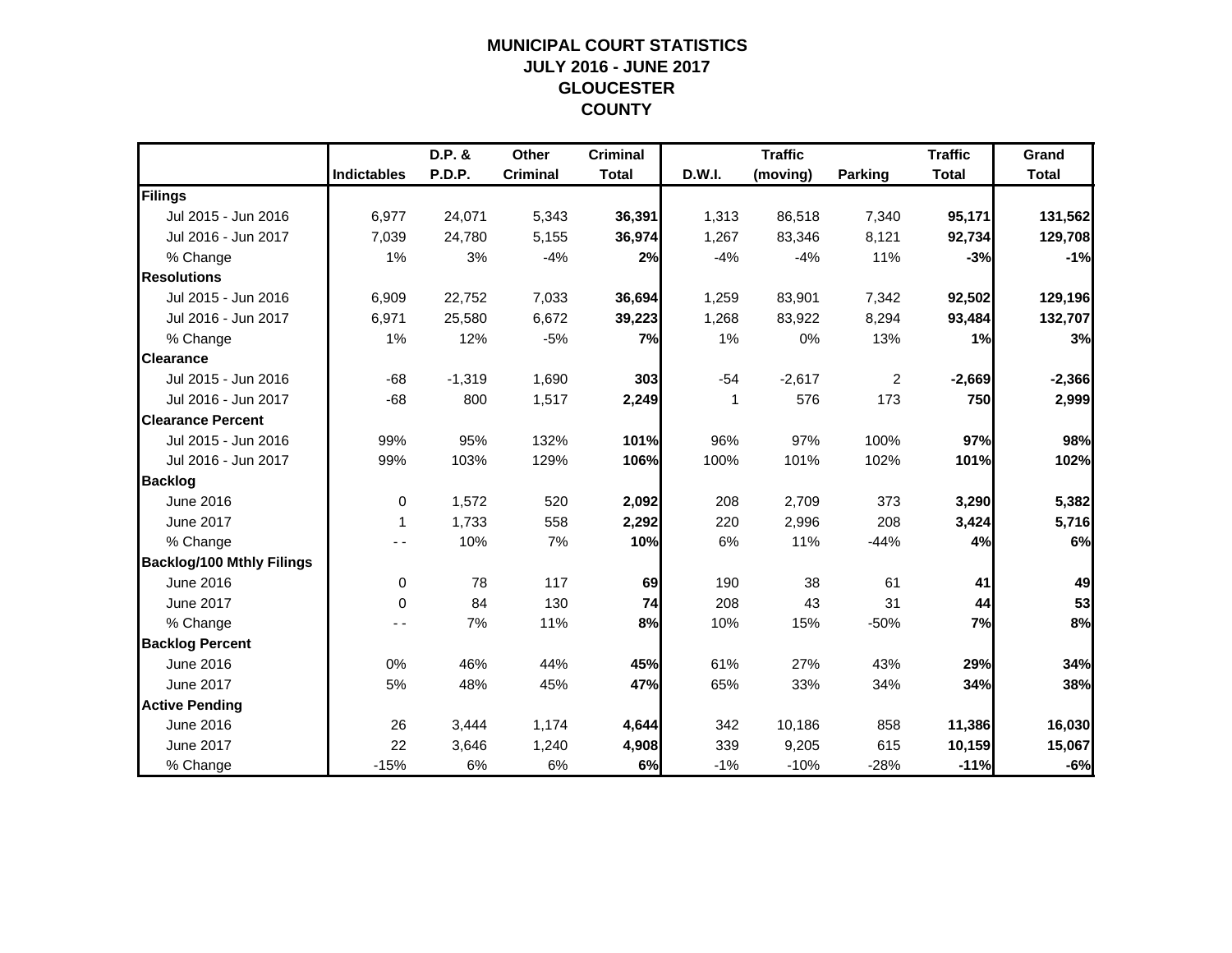## **MUNICIPAL COURT STATISTICSJULY 2016 - JUNE 2017 HUDSON COUNTY**

|                                  |                    | D.P. &   | Other           | <b>Criminal</b> |        | <b>Traffic</b> |                | <b>Traffic</b> | Grand        |
|----------------------------------|--------------------|----------|-----------------|-----------------|--------|----------------|----------------|----------------|--------------|
|                                  | <b>Indictables</b> | P.D.P.   | <b>Criminal</b> | <b>Total</b>    | D.W.I. | (moving)       | <b>Parking</b> | <b>Total</b>   | <b>Total</b> |
| Filings                          |                    |          |                 |                 |        |                |                |                |              |
| Jul 2015 - Jun 2016              | 18,755             | 26,847   | 28,536          | 74,138          | 1,252  | 140,157        | 811,688        | 953,097        | 1,027,235    |
| Jul 2016 - Jun 2017              | 17,851             | 28,298   | 26,306          | 72,455          | 1,301  | 147,567        | 888,413        | 1,037,281      | 1,109,736    |
| % Change                         | $-5%$              | 5%       | $-8%$           | $-2%$           | 4%     | 5%             | 9%             | 9%             | 8%           |
| <b>Resolutions</b>               |                    |          |                 |                 |        |                |                |                |              |
| Jul 2015 - Jun 2016              | 17,603             | 22,697   | 29,382          | 69,682          | 1,218  | 141,291        | 829,025        | 971,534        | 1,041,216    |
| Jul 2016 - Jun 2017              | 16,634             | 24,068   | 27,734          | 68,436          | 1,284  | 147,085        | 896,204        | 1,044,573      | 1,113,009    |
| % Change                         | $-6%$              | 6%       | $-6%$           | $-2%$           | 5%     | 4%             | 8%             | 8%             | 7%           |
| <b>Clearance</b>                 |                    |          |                 |                 |        |                |                |                |              |
| Jul 2015 - Jun 2016              | $-1,152$           | $-4,150$ | 846             | $-4,456$        | $-34$  | 1,134          | 17,337         | 18,437         | 13,981       |
| Jul 2016 - Jun 2017              | $-1,217$           | $-4,230$ | 1,428           | $-4,019$        | $-17$  | $-482$         | 7,791          | 7,292          | 3,273        |
| <b>Clearance Percent</b>         |                    |          |                 |                 |        |                |                |                |              |
| Jul 2015 - Jun 2016              | 94%                | 85%      | 103%            | 94%             | 97%    | 101%           | 102%           | 102%           | 101%         |
| Jul 2016 - Jun 2017              | 93%                | 85%      | 105%            | 94%             | 99%    | 100%           | 101%           | 101%           | 100%         |
| <b>Backlog</b>                   |                    |          |                 |                 |        |                |                |                |              |
| June 2016                        | 11                 | 2,688    | 2,397           | 5,096           | 75     | 4,079          | 26,145         | 30,299         | 35,395       |
| June 2017                        | 13                 | 2,896    | 1,844           | 4,753           | 94     | 4,414          | 17,182         | 21,690         | 26,443       |
| % Change                         | 18%                | 8%       | $-23%$          | $-7%$           | 25%    | 8%             | $-34%$         | $-28%$         | $-25%$       |
| <b>Backlog/100 Mthly Filings</b> |                    |          |                 |                 |        |                |                |                |              |
| June 2016                        | 1                  | 120      | 101             | 82              | 72     | 35             | 39             | 38             | 41           |
| <b>June 2017</b>                 | 1                  | 123      | 84              | 79              | 87     | 36             | 23             | 25             | 29           |
| % Change                         | 24%                | 2%       | $-17%$          | $-5%$           | 21%    | 3%             | $-40%$         | $-34%$         | $-31%$       |
| <b>Backlog Percent</b>           |                    |          |                 |                 |        |                |                |                |              |
| June 2016                        | 41%                | 59%      | 43%             | 50%             | 37%    | 14%            | 28%            | 24%            | 26%          |
| <b>June 2017</b>                 | 13%                | 60%      | 43%             | 51%             | 41%    | 15%            | 19%            | 18%            | 20%          |
| <b>Active Pending</b>            |                    |          |                 |                 |        |                |                |                |              |
| June 2016                        | 27                 | 4,518    | 5,572           | 10,117          | 205    | 29,896         | 94,480         | 124,581        | 134,698      |
| June 2017                        | 98                 | 4,851    | 4,288           | 9,237           | 227    | 29,623         | 91,883         | 121,733        | 130,970      |
| % Change                         | 263%               | 7%       | $-23%$          | $-9%$           | 11%    | $-1%$          | $-3%$          | $-2%$          | $-3%$        |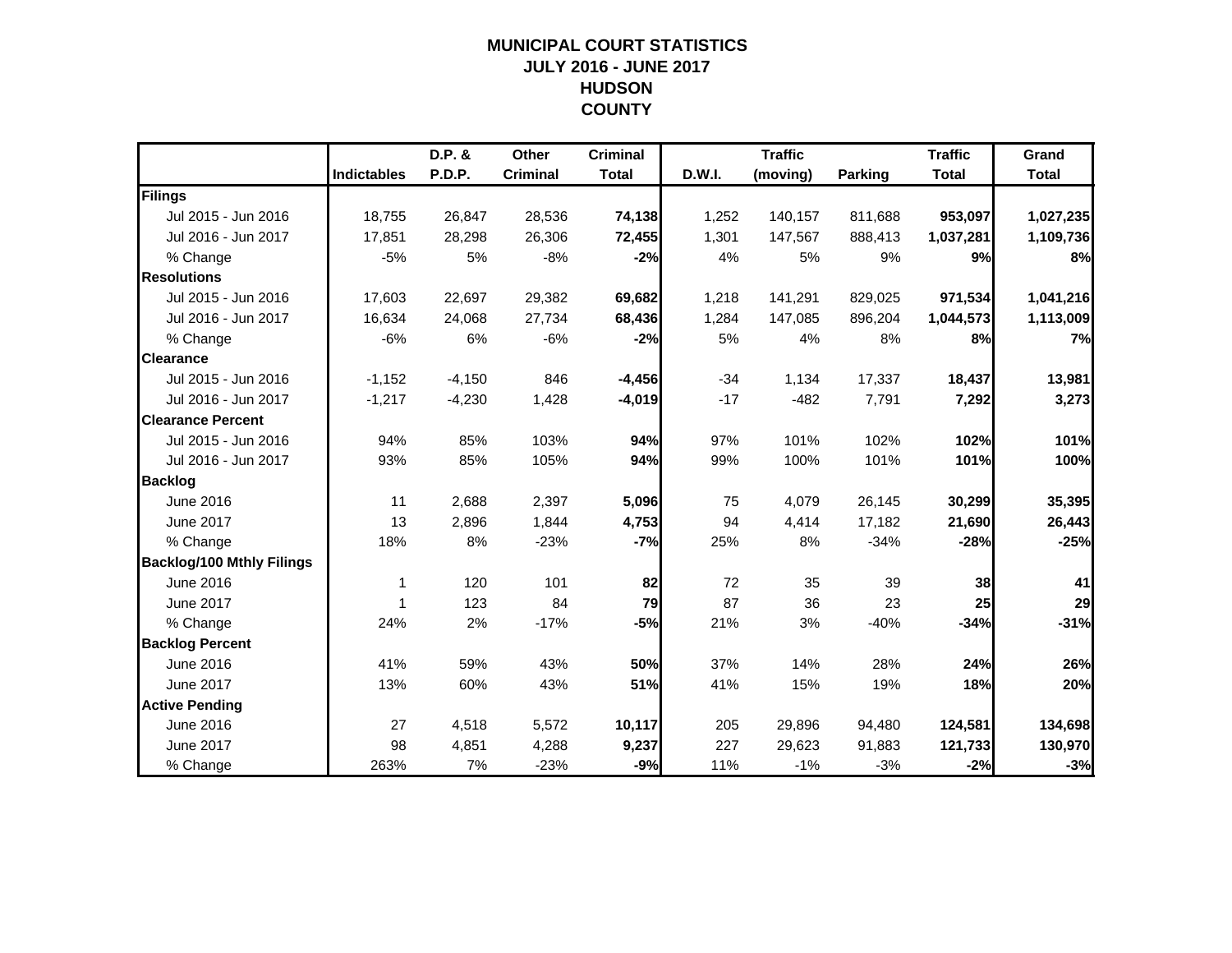## **MUNICIPAL COURT STATISTICSJULY 2016 - JUNE 2017 HUNTERDON COUNTY**

|                                  |                    | D.P. &   | Other           | <b>Criminal</b> |        | <b>Traffic</b> |         | <b>Traffic</b> | Grand        |
|----------------------------------|--------------------|----------|-----------------|-----------------|--------|----------------|---------|----------------|--------------|
|                                  | <b>Indictables</b> | P.D.P.   | <b>Criminal</b> | <b>Total</b>    | D.W.I. | (moving)       | Parking | <b>Total</b>   | <b>Total</b> |
| Filings                          |                    |          |                 |                 |        |                |         |                |              |
| Jul 2015 - Jun 2016              | 1,451              | 4,249    | 2,123           | 7,823           | 676    | 41,560         | 5,746   | 47,982         | 55,805       |
| Jul 2016 - Jun 2017              | 1,557              | 4,530    | 1,781           | 7,868           | 627    | 43,497         | 4,967   | 49,091         | 56,959       |
| % Change                         | 7%                 | 7%       | $-16%$          | 1%              | $-7%$  | 5%             | $-14%$  | 2%             | 2%           |
| <b>Resolutions</b>               |                    |          |                 |                 |        |                |         |                |              |
| Jul 2015 - Jun 2016              | 1,423              | 2,936    | 1,934           | 6,293           | 679    | 41,301         | 6,059   | 48,039         | 54,332       |
| Jul 2016 - Jun 2017              | 1,530              | 3,269    | 1,964           | 6,763           | 637    | 43,268         | 5,108   | 49,013         | 55,776       |
| % Change                         | 8%                 | 11%      | 2%              | 7%              | $-6%$  | 5%             | $-16%$  | 2%             | 3%           |
| <b>Clearance</b>                 |                    |          |                 |                 |        |                |         |                |              |
| Jul 2015 - Jun 2016              | $-28$              | $-1,313$ | $-189$          | $-1,530$        | 3      | $-259$         | 313     | 57             | $-1,473$     |
| Jul 2016 - Jun 2017              | $-27$              | $-1,261$ | 183             | $-1,105$        | 10     | $-229$         | 141     | $-78$          | $-1,183$     |
| <b>Clearance Percent</b>         |                    |          |                 |                 |        |                |         |                |              |
| Jul 2015 - Jun 2016              | 98%                | 69%      | 91%             | 80%             | 100%   | 99%            | 105%    | 100%           | 97%          |
| Jul 2016 - Jun 2017              | 98%                | 72%      | 110%            | 86%             | 102%   | 99%            | 103%    | 100%           | 98%          |
| <b>Backlog</b>                   |                    |          |                 |                 |        |                |         |                |              |
| June 2016                        | $\overline{c}$     | 653      | 279             | 934             | 141    | 1,423          | 211     | 1,775          | 2,709        |
| June 2017                        | 1                  | 819      | 288             | 1,108           | 130    | 1,774          | 146     | 2,050          | 3,158        |
| % Change                         | $-50%$             | 25%      | 3%              | 19%             | $-8%$  | 25%            | $-31%$  | 15%            | 17%          |
| <b>Backlog/100 Mthly Filings</b> |                    |          |                 |                 |        |                |         |                |              |
| June 2016                        | $\overline{c}$     | 184      | 158             | 143             | 250    | 41             | 44      | 44             | 58           |
| <b>June 2017</b>                 | 1                  | 217      | 194             | 169             | 249    | 49             | 35      | 50             | 67           |
| % Change                         | $-53%$             | 18%      | 23%             | 18%             | $-1%$  | 19%            | $-20%$  | 13%            | 14%          |
| <b>Backlog Percent</b>           |                    |          |                 |                 |        |                |         |                |              |
| June 2016                        | 33%                | 61%      | 48%             | 56%             | 64%    | 28%            | 36%     | 30%            | 36%          |
| June 2017                        | 17%                | 67%      | 69%             | 67%             | 64%    | 35%            | 35%     | 36%            | 43%          |
| <b>Active Pending</b>            |                    |          |                 |                 |        |                |         |                |              |
| June 2016                        | 6                  | 1,073    | 581             | 1,660           | 220    | 5,031          | 580     | 5,831          | 7,491        |
| June 2017                        | 6                  | 1,230    | 416             | 1,652           | 203    | 5,104          | 412     | 5,719          | 7,371        |
| % Change                         | 0%                 | 15%      | $-28%$          | 0%              | $-8%$  | 1%             | $-29%$  | $-2%$          | $-2%$        |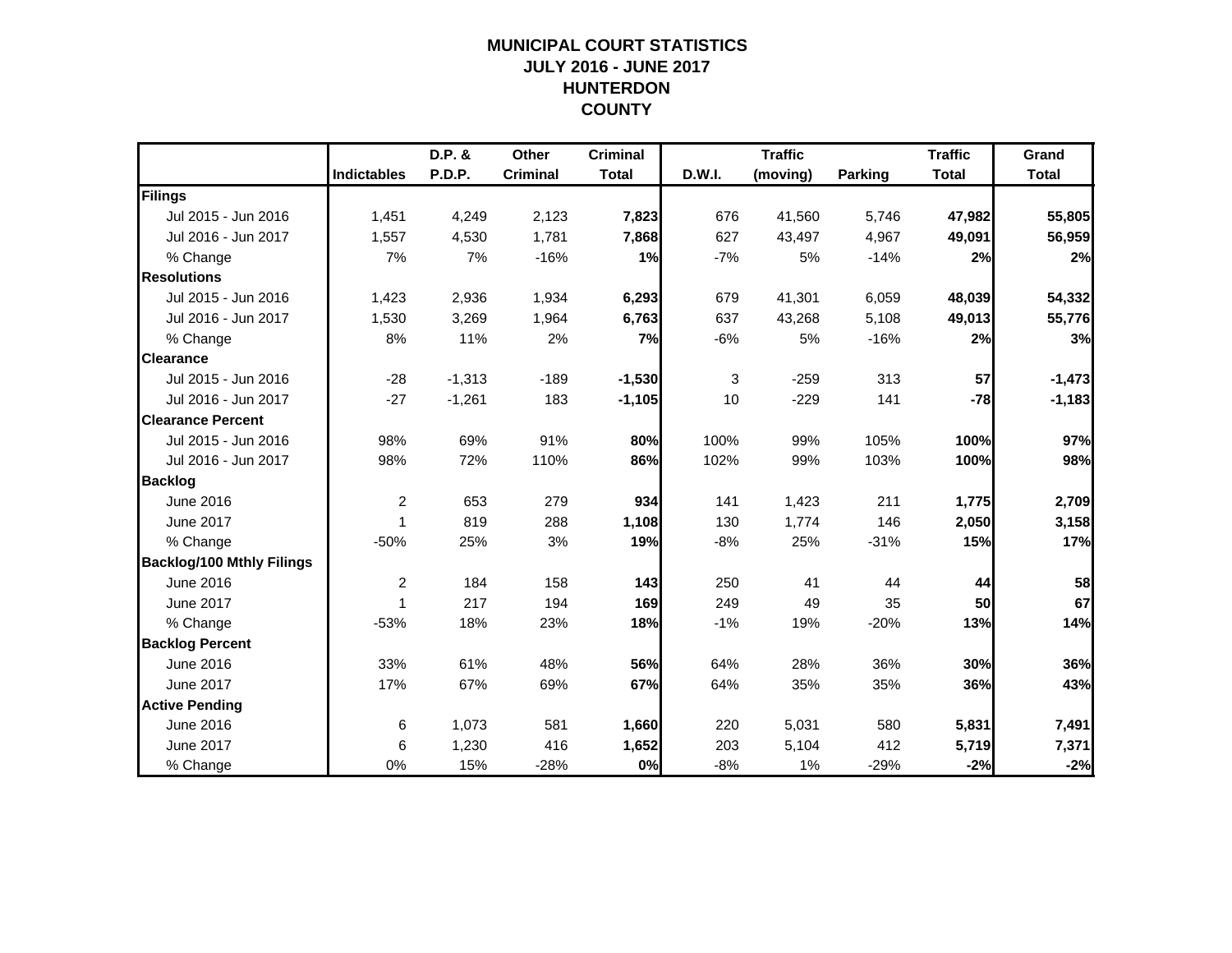## **MUNICIPAL COURT STATISTICSJULY 2016 - JUNE 2017 MERCER COUNTY**

|                                  |                    | D.P. &        | Other           | <b>Criminal</b> |        | <b>Traffic</b> |                | <b>Traffic</b> | Grand        |
|----------------------------------|--------------------|---------------|-----------------|-----------------|--------|----------------|----------------|----------------|--------------|
|                                  | <b>Indictables</b> | <b>P.D.P.</b> | <b>Criminal</b> | <b>Total</b>    | D.W.I. | (moving)       | <b>Parking</b> | <b>Total</b>   | <b>Total</b> |
| Filings                          |                    |               |                 |                 |        |                |                |                |              |
| Jul 2015 - Jun 2016              | 10,905             | 17,141        | 7,800           | 35,846          | 1,532  | 104,169        | 63,275         | 168,976        | 204,822      |
| Jul 2016 - Jun 2017              | 10,266             | 19,368        | 7,082           | 36,716          | 1,335  | 108,393        | 64,583         | 174,311        | 211,027      |
| % Change                         | $-6%$              | 13%           | $-9%$           | 2%              | $-13%$ | 4%             | 2%             | 3%             | 3%           |
| <b>Resolutions</b>               |                    |               |                 |                 |        |                |                |                |              |
| Jul 2015 - Jun 2016              | 10,461             | 17,423        | 8,780           | 36,664          | 1,491  | 103,739        | 63,276         | 168,506        | 205,170      |
| Jul 2016 - Jun 2017              | 9,800              | 19,102        | 7,877           | 36,779          | 1,399  | 106,928        | 62,983         | 171,310        | 208,089      |
| % Change                         | $-6%$              | 10%           | $-10%$          | 0%              | $-6%$  | 3%             | 0%             | 2%             | 1%           |
| <b>Clearance</b>                 |                    |               |                 |                 |        |                |                |                |              |
| Jul 2015 - Jun 2016              | $-444$             | 282           | 980             | 818             | $-41$  | $-430$         | 1              | $-470$         | 348          |
| Jul 2016 - Jun 2017              | $-466$             | $-266$        | 795             | 63              | 64     | $-1,465$       | $-1,600$       | $-3,001$       | $-2,938$     |
| <b>Clearance Percent</b>         |                    |               |                 |                 |        |                |                |                |              |
| Jul 2015 - Jun 2016              | 96%                | 102%          | 113%            | 102%            | 97%    | 100%           | 100%           | 100%           | 100%         |
| Jul 2016 - Jun 2017              | 95%                | 99%           | 111%            | 100%            | 105%   | 99%            | 98%            | 98%            | 99%          |
| <b>Backlog</b>                   |                    |               |                 |                 |        |                |                |                |              |
| June 2016                        | 31                 | 4,217         | 3,138           | 7,386           | 286    | 6,316          | 4,251          | 10,853         | 18,239       |
| <b>June 2017</b>                 | 42                 | 5,497         | 4,307           | 9,846           | 256    | 7,388          | 4,791          | 12,435         | 22,281       |
| % Change                         | 35%                | 30%           | 37%             | 33%             | $-10%$ | 17%            | 13%            | 15%            | 22%          |
| <b>Backlog/100 Mthly Filings</b> |                    |               |                 |                 |        |                |                |                |              |
| June 2016                        | 3                  | 295           | 483             | 247             | 224    | 73             | 81             | 77             | 107          |
| June 2017                        | 5                  | 341           | 730             | 322             | 230    | 82             | 89             | 86             | 127          |
| % Change                         | 44%                | 15%           | 51%             | 30%             | 3%     | 12%            | 10%            | 11%            | 19%          |
| <b>Backlog Percent</b>           |                    |               |                 |                 |        |                |                |                |              |
| June 2016                        | 26%                | 71%           | 80%             | 74%             | 60%    | 39%            | 47%            | 42%            | 51%          |
| June 2017                        | 41%                | 77%           | 89%             | 81%             | 58%    | 42%            | 46%            | 44%            | 55%          |
| <b>Active Pending</b>            |                    |               |                 |                 |        |                |                |                |              |
| June 2016                        | 118                | 5,898         | 3,945           | 9,961           | 477    | 16,190         | 8,996          | 25,663         | 35,624       |
| June 2017                        | 103                | 7,159         | 4,865           | 12,127          | 438    | 17,644         | 10,310         | 28,392         | 40,519       |
| % Change                         | $-13%$             | 21%           | 23%             | 22%             | $-8%$  | 9%             | 15%            | 11%            | 14%          |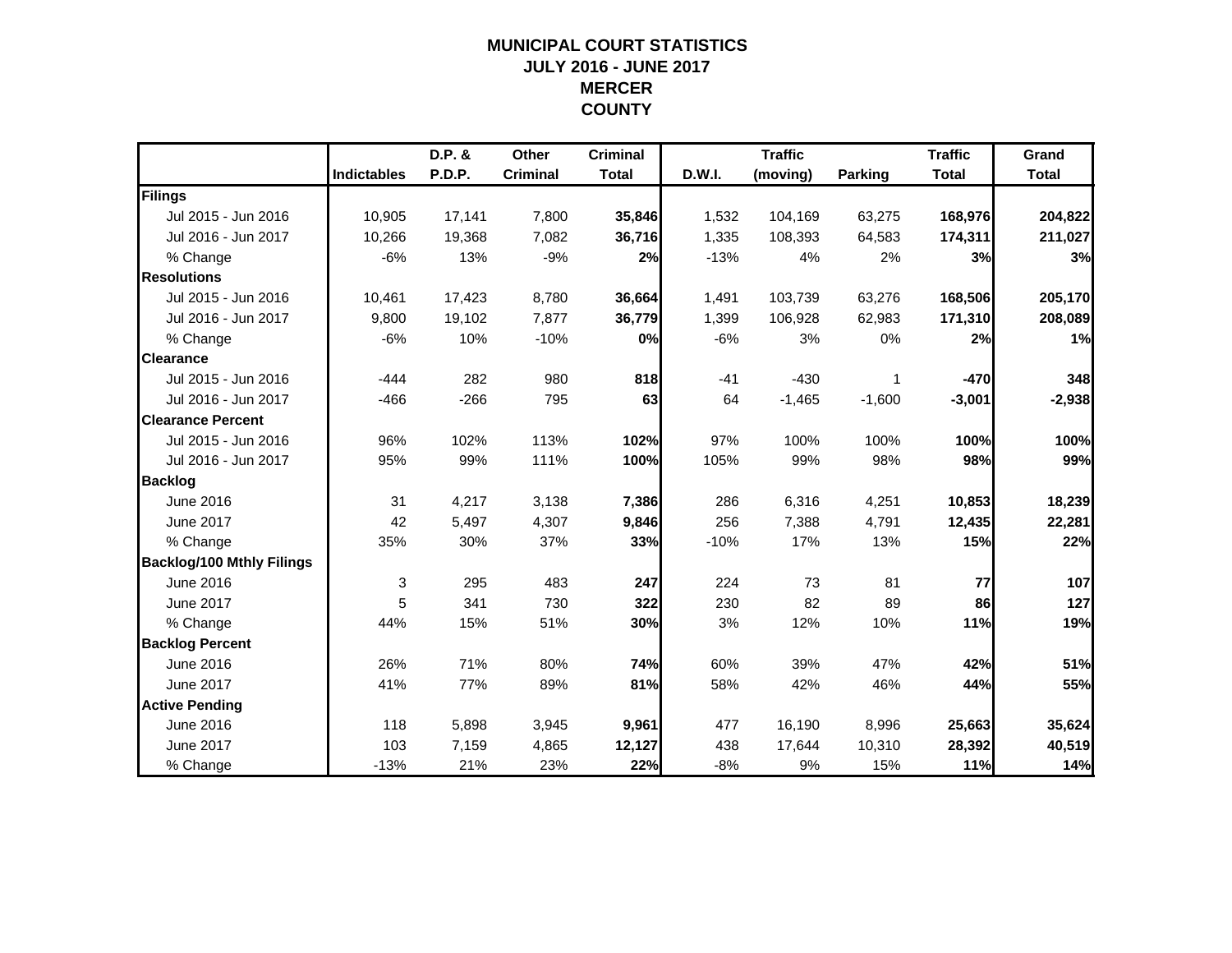## **MUNICIPAL COURT STATISTICSJULY 2016 - JUNE 2017 MIDDLESEX COUNTY**

|                                  |                    | D.P. &        | Other           | <b>Criminal</b> |        | <b>Traffic</b> |                | <b>Traffic</b> | Grand        |
|----------------------------------|--------------------|---------------|-----------------|-----------------|--------|----------------|----------------|----------------|--------------|
|                                  | <b>Indictables</b> | <b>P.D.P.</b> | <b>Criminal</b> | <b>Total</b>    | D.W.I. | (moving)       | <b>Parking</b> | <b>Total</b>   | <b>Total</b> |
| Filings                          |                    |               |                 |                 |        |                |                |                |              |
| Jul 2015 - Jun 2016              | 11,022             | 31,938        | 16,145          | 59,105          | 2,625  | 221,787        | 131,845        | 356,257        | 415,362      |
| Jul 2016 - Jun 2017              | 11,894             | 31,090        | 15,846          | 58,830          | 2,627  | 231,888        | 126,896        | 361,411        | 420,241      |
| % Change                         | 8%                 | $-3%$         | $-2%$           | 0%              | 0%     | 5%             | $-4%$          | 1%             | 1%           |
| <b>Resolutions</b>               |                    |               |                 |                 |        |                |                |                |              |
| Jul 2015 - Jun 2016              | 10,541             | 27,639        | 17,396          | 55,576          | 2,637  | 219,505        | 125,191        | 347,333        | 402,909      |
| Jul 2016 - Jun 2017              | 11,260             | 26,996        | 16,683          | 54,939          | 2,625  | 227,553        | 128,417        | 358,595        | 413,534      |
| % Change                         | 7%                 | $-2%$         | $-4%$           | $-1%$           | 0%     | 4%             | 3%             | 3%             | 3%           |
| <b>Clearance</b>                 |                    |               |                 |                 |        |                |                |                |              |
| Jul 2015 - Jun 2016              | $-481$             | $-4,299$      | 1,251           | $-3,529$        | 12     | $-2,282$       | $-6,654$       | $-8,924$       | $-12,453$    |
| Jul 2016 - Jun 2017              | $-634$             | $-4,094$      | 837             | $-3,891$        | $-2$   | $-4,335$       | 1,521          | $-2,816$       | $-6,707$     |
| <b>Clearance Percent</b>         |                    |               |                 |                 |        |                |                |                |              |
| Jul 2015 - Jun 2016              | 96%                | 87%           | 108%            | 94%             | 100%   | 99%            | 95%            | 97%            | 97%          |
| Jul 2016 - Jun 2017              | 95%                | 87%           | 105%            | 93%             | 100%   | 98%            | 101%           | 99%            | 98%          |
| <b>Backlog</b>                   |                    |               |                 |                 |        |                |                |                |              |
| June 2016                        | 26                 | 4,248         | 1,351           | 5,625           | 313    | 8,810          | 12,421         | 21,544         | 27,169       |
| June 2017                        | 51                 | 5,016         | 1,560           | 6,627           | 373    | 12,838         | 10,907         | 24,118         | 30,745       |
| % Change                         | 96%                | 18%           | 15%             | 18%             | 19%    | 46%            | $-12%$         | 12%            | 13%          |
| <b>Backlog/100 Mthly Filings</b> |                    |               |                 |                 |        |                |                |                |              |
| June 2016                        | 3                  | 160           | 100             | 114             | 143    | 48             | 113            | 73             | 78           |
| June 2017                        | 5                  | 194           | 118             | 135             | 170    | 66             | 103            | 80             | 88           |
| % Change                         | 82%                | 21%           | 18%             | 18%             | 19%    | 39%            | $-9%$          | 10%            | 12%          |
| <b>Backlog Percent</b>           |                    |               |                 |                 |        |                |                |                |              |
| June 2016                        | 23%                | 64%           | 45%             | 58%             | 48%    | 31%            | 53%            | 41%            | 43%          |
| <b>June 2017</b>                 | 34%                | 72%           | 52%             | 65%             | 53%    | 39%            | 51%            | 44%            | 47%          |
| <b>Active Pending</b>            |                    |               |                 |                 |        |                |                |                |              |
| June 2016                        | 114                | 6,639         | 2,999           | 9,752           | 649    | 28,692         | 23,512         | 52,853         | 62,605       |
| June 2017                        | 148                | 7,015         | 3,026           | 10,189          | 701    | 32,842         | 21,266         | 54,809         | 64,998       |
| % Change                         | 30%                | 6%            | 1%              | 4%              | 8%     | 14%            | $-10%$         | 4%             | 4%           |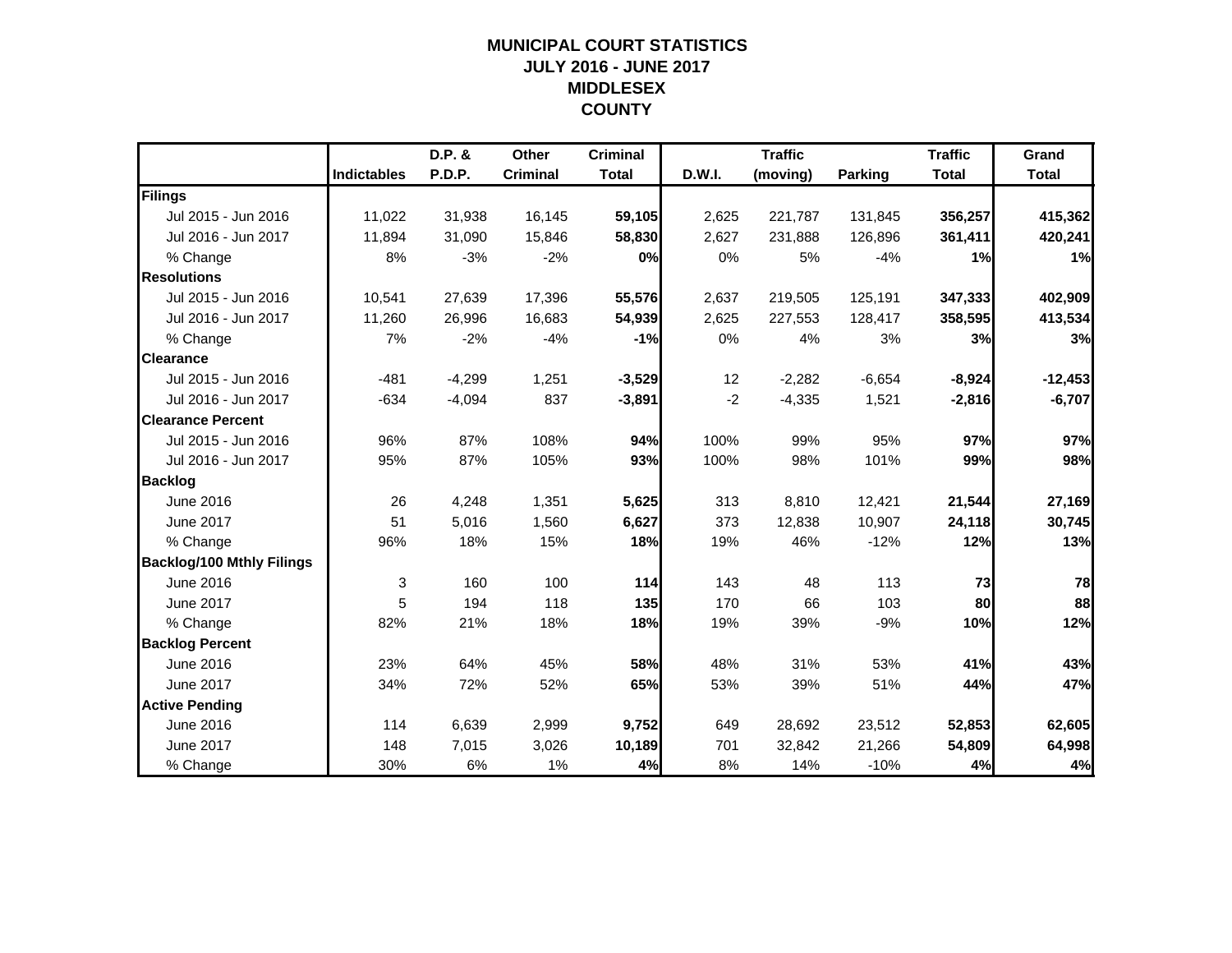## **MUNICIPAL COURT STATISTICSJULY 2016 - JUNE 2017 MONMOUTH COUNTY**

|                                  |                    | D.P. &    | Other           | <b>Criminal</b> |        | <b>Traffic</b> |                | <b>Traffic</b> | Grand        |
|----------------------------------|--------------------|-----------|-----------------|-----------------|--------|----------------|----------------|----------------|--------------|
|                                  | <b>Indictables</b> | P.D.P.    | <b>Criminal</b> | <b>Total</b>    | D.W.I. | (moving)       | <b>Parking</b> | <b>Total</b>   | <b>Total</b> |
| Filings                          |                    |           |                 |                 |        |                |                |                |              |
| Jul 2015 - Jun 2016              | 12,878             | 38,628    | 15,855          | 67,361          | 2,903  | 196,924        | 82,629         | 282,456        | 349,817      |
| Jul 2016 - Jun 2017              | 11.570             | 38.791    | 16,021          | 66,382          | 2,799  | 190,765        | 79,948         | 273,512        | 339,894      |
| % Change                         | $-10%$             | 0%        | 1%              | $-1%$           | $-4%$  | $-3%$          | $-3%$          | $-3%$          | $-3%$        |
| <b>Resolutions</b>               |                    |           |                 |                 |        |                |                |                |              |
| Jul 2015 - Jun 2016              | 12,726             | 28,340    | 20,340          | 61,406          | 2,839  | 193,504        | 80,928         | 277,271        | 338,677      |
| Jul 2016 - Jun 2017              | 11,494             | 32,483    | 21,152          | 65,129          | 2,926  | 190,551        | 79,100         | 272,577        | 337,706      |
| % Change                         | $-10%$             | 15%       | 4%              | 6%              | 3%     | $-2%$          | $-2%$          | $-2%$          | 0%           |
| <b>Clearance</b>                 |                    |           |                 |                 |        |                |                |                |              |
| Jul 2015 - Jun 2016              | $-152$             | $-10,288$ | 4,485           | $-5,955$        | $-64$  | $-3,420$       | $-1,701$       | $-5,185$       | $-11,140$    |
| Jul 2016 - Jun 2017              | $-76$              | $-6,308$  | 5,131           | $-1,253$        | 127    | $-214$         | $-848$         | $-935$         | $-2,188$     |
| <b>Clearance Percent</b>         |                    |           |                 |                 |        |                |                |                |              |
| Jul 2015 - Jun 2016              | 99%                | 73%       | 128%            | 91%             | 98%    | 98%            | 98%            | 98%            | 97%          |
| Jul 2016 - Jun 2017              | 99%                | 84%       | 132%            | 98%             | 105%   | 100%           | 99%            | 100%           | 99%          |
| <b>Backlog</b>                   |                    |           |                 |                 |        |                |                |                |              |
| June 2016                        | 12                 | 2,241     | 587             | 2,840           | 442    | 4,565          | 879            | 5,886          | 8,726        |
| June 2017                        | 8                  | 2,056     | 666             | 2,730           | 379    | 4,714          | 931            | 6,024          | 8,754        |
| % Change                         | $-33%$             | $-8%$     | 13%             | $-4%$           | $-14%$ | 3%             | 6%             | 2%             | 0%           |
| <b>Backlog/100 Mthly Filings</b> |                    |           |                 |                 |        |                |                |                |              |
| June 2016                        | 1                  | 70        | 44              | 51              | 183    | 28             | 13             | 25             | 30           |
| <b>June 2017</b>                 | 1                  | 64        | 50              | 49              | 162    | 30             | 14             | 26             | 31           |
| % Change                         | $-26%$             | $-9%$     | 12%             | $-2%$           | $-11%$ | 7%             | 9%             | 6%             | 3%           |
| <b>Backlog Percent</b>           |                    |           |                 |                 |        |                |                |                |              |
| June 2016                        | 18%                | 35%       | 21%             | 31%             | 52%    | 23%            | 11%            | 20%            | 23%          |
| June 2017                        | 16%                | 44%       | 24%             | 37%             | 52%    | 24%            | 12%            | 21%            | 24%          |
| <b>Active Pending</b>            |                    |           |                 |                 |        |                |                |                |              |
| June 2016                        | 67                 | 6,351     | 2,852           | 9,270           | 843    | 20,087         | 7,965          | 28,895         | 38,165       |
| June 2017                        | 51                 | 4,692     | 2,724           | 7,467           | 733    | 19,915         | 7,926          | 28,574         | 36,041       |
| % Change                         | $-24%$             | $-26%$    | $-4%$           | $-19%$          | $-13%$ | $-1%$          | 0%             | $-1%$          | $-6%$        |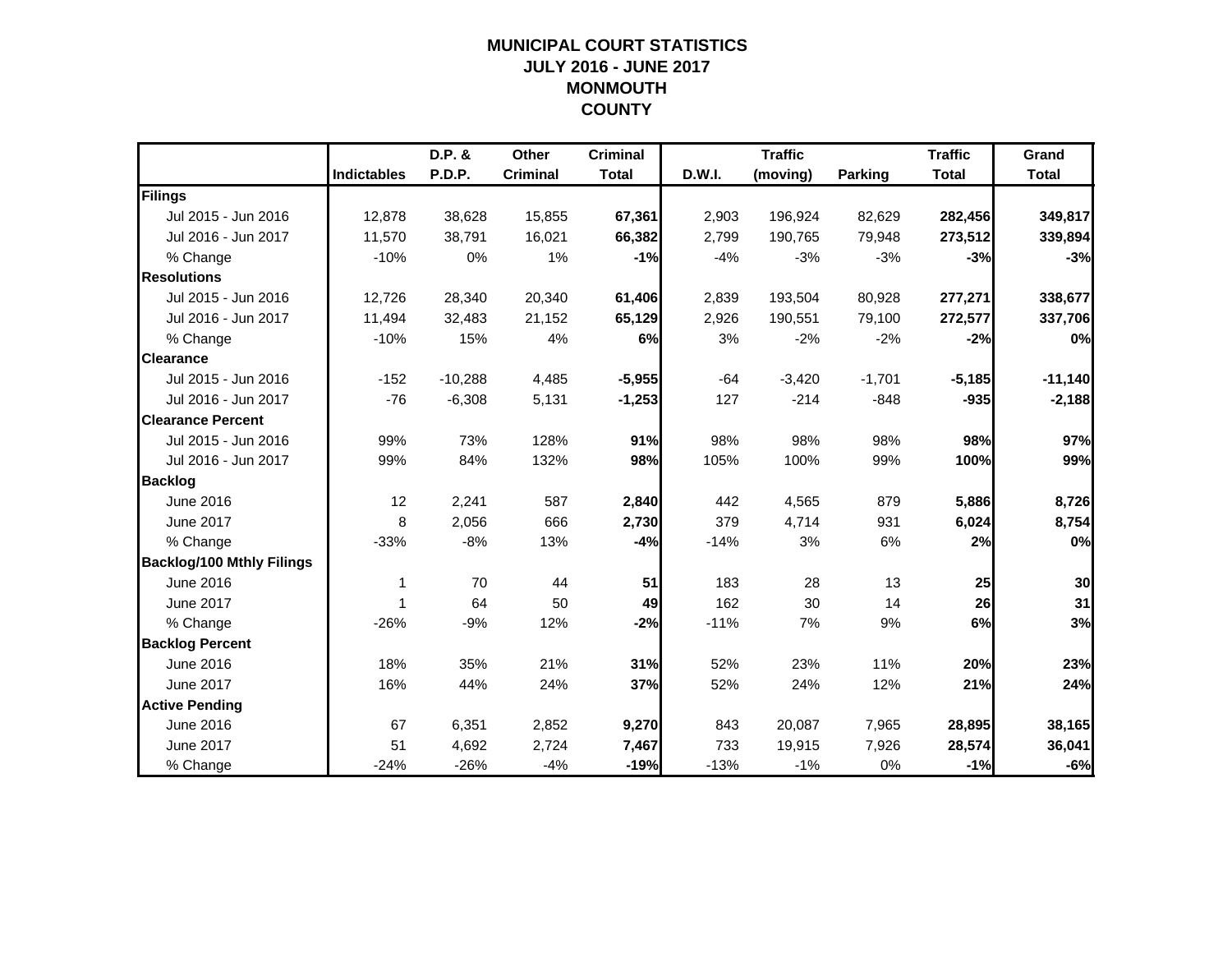## **MUNICIPAL COURT STATISTICSJULY 2016 - JUNE 2017 MORRIS COUNTY**

|                                  |                    | D.P. &   | Other           | <b>Criminal</b> |        | <b>Traffic</b> |                | <b>Traffic</b> | Grand        |
|----------------------------------|--------------------|----------|-----------------|-----------------|--------|----------------|----------------|----------------|--------------|
|                                  | <b>Indictables</b> | P.D.P.   | <b>Criminal</b> | <b>Total</b>    | D.W.I. | (moving)       | <b>Parking</b> | <b>Total</b>   | <b>Total</b> |
| Filings                          |                    |          |                 |                 |        |                |                |                |              |
| Jul 2015 - Jun 2016              | 5,853              | 16,814   | 10,406          | 33,073          | 2,126  | 118,072        | 55,934         | 176,132        | 209,205      |
| Jul 2016 - Jun 2017              | 5,445              | 17,083   | 9,777           | 32,305          | 1,992  | 119,537        | 55,240         | 176,769        | 209,074      |
| % Change                         | $-7%$              | 2%       | $-6%$           | $-2%$           | $-6%$  | 1%             | $-1%$          | 0%             | 0%           |
| <b>Resolutions</b>               |                    |          |                 |                 |        |                |                |                |              |
| Jul 2015 - Jun 2016              | 5,660              | 12,212   | 10,194          | 28,066          | 2,029  | 116,716        | 55,197         | 173,942        | 202,008      |
| Jul 2016 - Jun 2017              | 5,285              | 13,462   | 9,891           | 28,638          | 2,033  | 118,678        | 54,886         | 175,597        | 204,235      |
| % Change                         | $-7%$              | 10%      | $-3%$           | 2%              | 0%     | 2%             | $-1%$          | 1%             | 1%           |
| <b>Clearance</b>                 |                    |          |                 |                 |        |                |                |                |              |
| Jul 2015 - Jun 2016              | $-193$             | $-4,602$ | $-212$          | $-5,007$        | $-97$  | $-1,356$       | $-737$         | $-2,190$       | $-7,197$     |
| Jul 2016 - Jun 2017              | $-160$             | $-3,621$ | 114             | $-3,667$        | 41     | $-859$         | $-354$         | $-1,172$       | $-4,839$     |
| <b>Clearance Percent</b>         |                    |          |                 |                 |        |                |                |                |              |
| Jul 2015 - Jun 2016              | 97%                | 73%      | 98%             | 85%             | 95%    | 99%            | 99%            | 99%            | 97%          |
| Jul 2016 - Jun 2017              | 97%                | 79%      | 101%            | 89%             | 102%   | 99%            | 99%            | 99%            | 98%          |
| <b>Backlog</b>                   |                    |          |                 |                 |        |                |                |                |              |
| June 2016                        | 34                 | 1,979    | 646             | 2,659           | 384    | 3,192          | 1,565          | 5,141          | 7,800        |
| <b>June 2017</b>                 | 39                 | 2,424    | 620             | 3,083           | 392    | 3,424          | 1,518          | 5,334          | 8,417        |
| % Change                         | 15%                | 22%      | $-4%$           | 16%             | 2%     | 7%             | $-3%$          | 4%             | 8%           |
| <b>Backlog/100 Mthly Filings</b> |                    |          |                 |                 |        |                |                |                |              |
| June 2016                        | $\overline{7}$     | 141      | 74              | 96              | 217    | 32             | 34             | 35             | 45           |
| June 2017                        | 9                  | 170      | 76              | 115             | 236    | 34             | 33             | 36             | 48           |
| % Change                         | 23%                | 21%      | 2%              | 19%             | 9%     | 6%             | $-2%$          | 3%             | 8%           |
| <b>Backlog Percent</b>           |                    |          |                 |                 |        |                |                |                |              |
| June 2016                        | 52%                | 58%      | 39%             | 52%             | 60%    | 28%            | 29%            | 30%            | 35%          |
| June 2017                        | 60%                | 66%      | 43%             | 60%             | 64%    | 29%            | 29%            | 30%            | 37%          |
| <b>Active Pending</b>            |                    |          |                 |                 |        |                |                |                |              |
| June 2016                        | 65                 | 3,440    | 1,636           | 5,141           | 641    | 11,206         | 5,389          | 17,236         | 22,377       |
| June 2017                        | 65                 | 3,662    | 1,437           | 5,164           | 614    | 11,856         | 5,324          | 17,794         | 22,958       |
| % Change                         | 0%                 | 6%       | $-12%$          | 0%              | $-4%$  | 6%             | $-1%$          | 3%             | 3%           |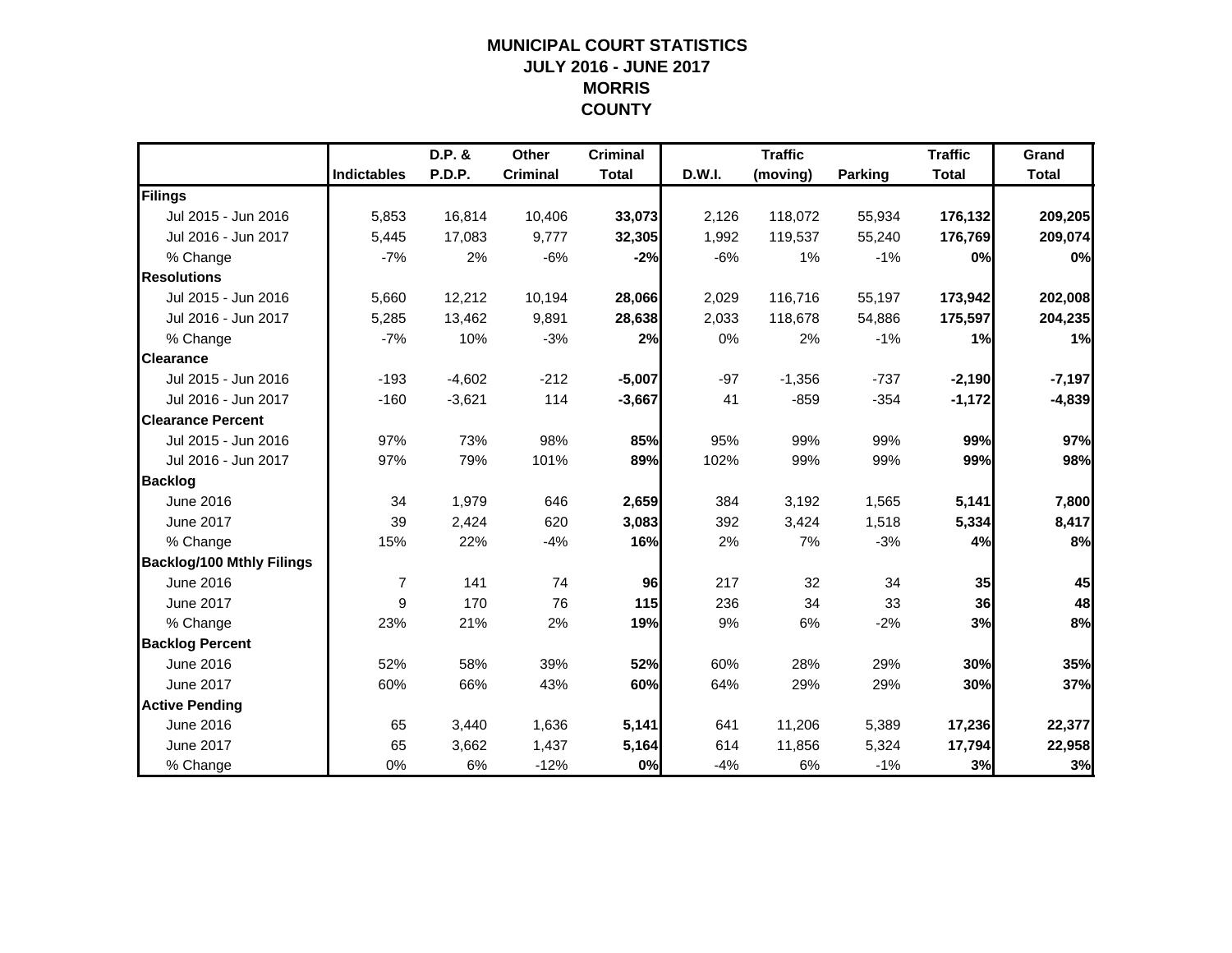## **MUNICIPAL COURT STATISTICSJULY 2016 - JUNE 2017 OCEAN COUNTY**

|                                  |                    | D.P. &        | Other           | <b>Criminal</b> |        | <b>Traffic</b> |                | <b>Traffic</b> | Grand        |
|----------------------------------|--------------------|---------------|-----------------|-----------------|--------|----------------|----------------|----------------|--------------|
|                                  | <b>Indictables</b> | <b>P.D.P.</b> | <b>Criminal</b> | <b>Total</b>    | D.W.I. | (moving)       | <b>Parking</b> | <b>Total</b>   | <b>Total</b> |
| Filings                          |                    |               |                 |                 |        |                |                |                |              |
| Jul 2015 - Jun 2016              | 9,209              | 22,938        | 9,149           | 41,296          | 2,400  | 102,297        | 40,373         | 145,070        | 186,366      |
| Jul 2016 - Jun 2017              | 7,947              | 22,585        | 8,679           | 39,211          | 2,017  | 99,417         | 35,884         | 137,318        | 176,529      |
| % Change                         | $-14%$             | $-2%$         | $-5%$           | $-5%$           | $-16%$ | $-3%$          | $-11%$         | $-5%$          | $-5%$        |
| <b>Resolutions</b>               |                    |               |                 |                 |        |                |                |                |              |
| Jul 2015 - Jun 2016              | 9,184              | 16,673        | 12,419          | 38,276          | 2,355  | 100,604        | 40,456         | 143,415        | 181,691      |
| Jul 2016 - Jun 2017              | 7,912              | 16,362        | 11,841          | 36,115          | 2,032  | 98,989         | 34,584         | 135,605        | 171,720      |
| % Change                         | $-14%$             | $-2%$         | $-5%$           | $-6%$           | $-14%$ | $-2%$          | $-15%$         | $-5%$          | $-5%$        |
| <b>Clearance</b>                 |                    |               |                 |                 |        |                |                |                |              |
| Jul 2015 - Jun 2016              | $-25$              | $-6,265$      | 3,270           | $-3,020$        | $-45$  | $-1,693$       | 83             | $-1,655$       | $-4,675$     |
| Jul 2016 - Jun 2017              | $-35$              | $-6,223$      | 3,162           | $-3,096$        | 15     | $-428$         | $-1,300$       | $-1,713$       | $-4,809$     |
| <b>Clearance Percent</b>         |                    |               |                 |                 |        |                |                |                |              |
| Jul 2015 - Jun 2016              | 100%               | 73%           | 136%            | 93%             | 98%    | 98%            | 100%           | 99%            | 97%          |
| Jul 2016 - Jun 2017              | 100%               | 72%           | 136%            | 92%             | 101%   | 100%           | 96%            | 99%            | 97%          |
| <b>Backlog</b>                   |                    |               |                 |                 |        |                |                |                |              |
| June 2016                        | -1                 | 1,193         | 435             | 1,629           | 369    | 2,949          | 590            | 3,908          | 5,537        |
| June 2017                        | 2                  | 1,502         | 561             | 2,065           | 369    | 3,461          | 1,005          | 4,835          | 6,900        |
| % Change                         | 100%               | 26%           | 29%             | 27%             | 0%     | 17%            | 70%            | 24%            | 25%          |
| <b>Backlog/100 Mthly Filings</b> |                    |               |                 |                 |        |                |                |                |              |
| June 2016                        | $\mathbf 0$        | 62            | 57              | 47              | 185    | 35             | 18             | 32             | 36           |
| <b>June 2017</b>                 | $\Omega$           | 80            | 78              | 63              | 220    | 42             | 34             | 42             | 47           |
| % Change                         | 132%               | 28%           | 36%             | 34%             | 19%    | 21%            | 92%            | 31%            | 32%          |
| <b>Backlog Percent</b>           |                    |               |                 |                 |        |                |                |                |              |
| June 2016                        | 4%                 | 42%           | 24%             | 34%             | 56%    | 25%            | 11%            | 22%            | 24%          |
| <b>June 2017</b>                 | 10%                | 50%           | 27%             | 41%             | 57%    | 30%            | 16%            | 26%            | 29%          |
| <b>Active Pending</b>            |                    |               |                 |                 |        |                |                |                |              |
| June 2016                        | 24                 | 2,867         | 1,836           | 4,727           | 661    | 11.974         | 5,484          | 18,119         | 22,846       |
| June 2017                        | 20                 | 2,991         | 2,062           | 5,073           | 642    | 11,502         | 6,355          | 18,499         | 23,572       |
| % Change                         | $-17%$             | 4%            | 12%             | 7%              | $-3%$  | $-4%$          | 16%            | 2%             | 3%           |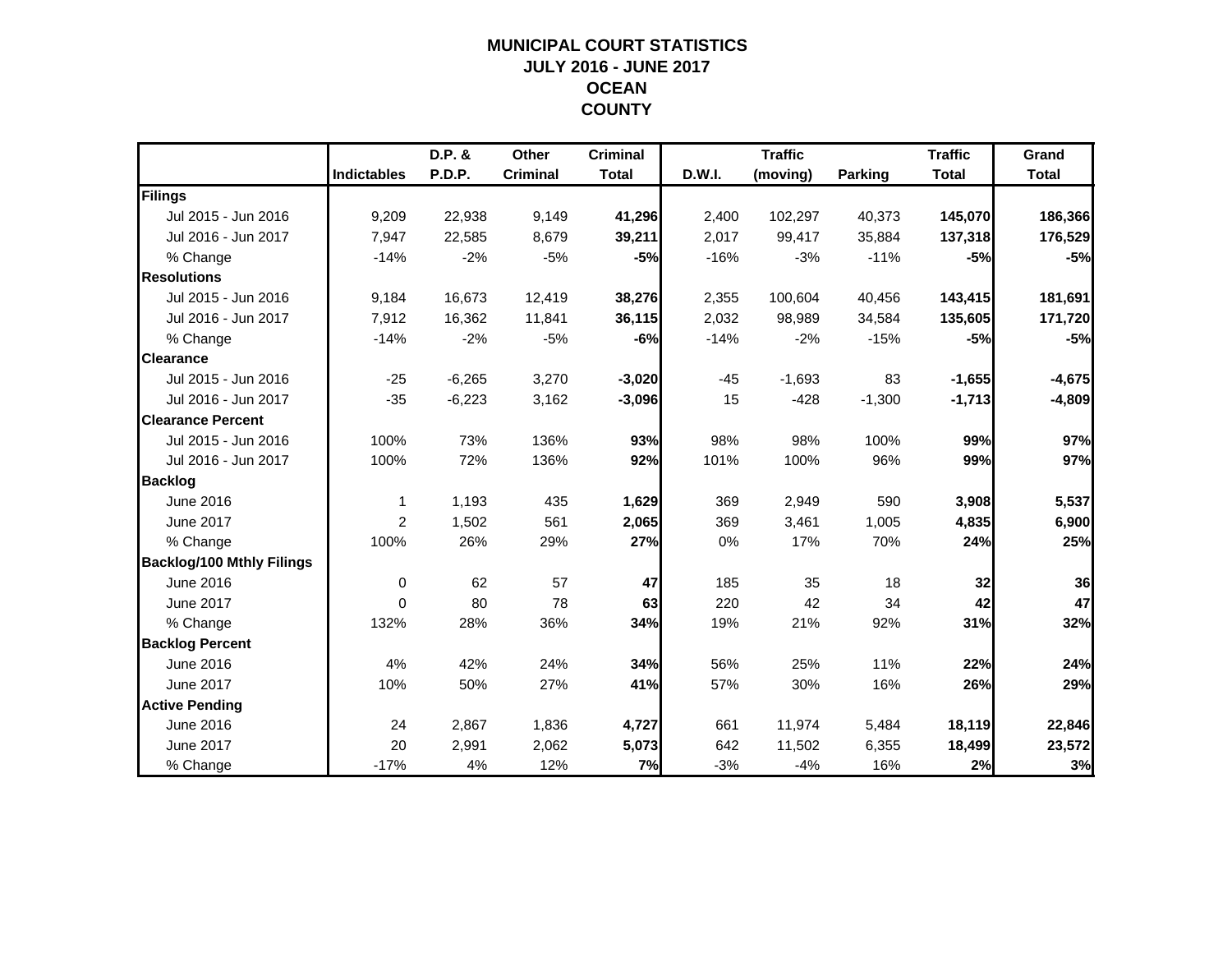## **MUNICIPAL COURT STATISTICSJULY 2016 - JUNE 2017 PASSAIC COUNTY**

|                                  |                    | D.P. &   | Other           | <b>Criminal</b> |        | <b>Traffic</b> |                | <b>Traffic</b> | Grand        |
|----------------------------------|--------------------|----------|-----------------|-----------------|--------|----------------|----------------|----------------|--------------|
|                                  | <b>Indictables</b> | P.D.P.   | <b>Criminal</b> | <b>Total</b>    | D.W.I. | (moving)       | <b>Parking</b> | <b>Total</b>   | <b>Total</b> |
| Filings                          |                    |          |                 |                 |        |                |                |                |              |
| Jul 2015 - Jun 2016              | 16,277             | 27,646   | 15,009          | 58,932          | 1,647  | 113,775        | 165,519        | 280,941        | 339,873      |
| Jul 2016 - Jun 2017              | 17,576             | 25,133   | 14,372          | 57,081          | 1,451  | 116,585        | 158,955        | 276,991        | 334,072      |
| % Change                         | 8%                 | $-9%$    | $-4%$           | $-3%$           | $-12%$ | 2%             | $-4%$          | $-1%$          | $-2%$        |
| <b>Resolutions</b>               |                    |          |                 |                 |        |                |                |                |              |
| Jul 2015 - Jun 2016              | 16,023             | 23,981   | 13,362          | 53,366          | 1,657  | 114,596        | 164,705        | 280,958        | 334,324      |
| Jul 2016 - Jun 2017              | 17,350             | 23,691   | 14,022          | 55,063          | 1,498  | 114,055        | 157,795        | 273,348        | 328,411      |
| % Change                         | 8%                 | $-1%$    | 5%              | 3%              | $-10%$ | 0%             | $-4%$          | $-3%$          | $-2%$        |
| <b>Clearance</b>                 |                    |          |                 |                 |        |                |                |                |              |
| Jul 2015 - Jun 2016              | $-254$             | $-3,665$ | $-1,647$        | $-5,566$        | 10     | 821            | $-814$         | 17             | $-5,549$     |
| Jul 2016 - Jun 2017              | $-226$             | $-1,442$ | $-350$          | $-2,018$        | 47     | $-2,530$       | $-1,160$       | $-3,643$       | $-5,661$     |
| <b>Clearance Percent</b>         |                    |          |                 |                 |        |                |                |                |              |
| Jul 2015 - Jun 2016              | 98%                | 87%      | 89%             | 91%             | 101%   | 101%           | 100%           | 100%           | 98%          |
| Jul 2016 - Jun 2017              | 99%                | 94%      | 98%             | 96%             | 103%   | 98%            | 99%            | 99%            | 98%          |
| <b>Backlog</b>                   |                    |          |                 |                 |        |                |                |                |              |
| June 2016                        | 55                 | 2,169    | 807             | 3,031           | 180    | 3,001          | 5,584          | 8,765          | 11,796       |
| June 2017                        | 80                 | 2,196    | 615             | 2,891           | 205    | 3,534          | 4,529          | 8,268          | 11,159       |
| % Change                         | 45%                | 1%       | $-24%$          | $-5%$           | 14%    | 18%            | $-19%$         | -6%            | $-5%$        |
| <b>Backlog/100 Mthly Filings</b> |                    |          |                 |                 |        |                |                |                |              |
| June 2016                        | 4                  | 94       | 65              | 62              | 131    | 32             | 40             | 37             | 42           |
| June 2017                        | 5                  | 105      | 51              | 61              | 170    | 36             | 34             | 36             | 40           |
| % Change                         | 35%                | 11%      | $-20%$          | $-2%$           | 29%    | 15%            | $-16%$         | $-4%$          | $-4%$        |
| <b>Backlog Percent</b>           |                    |          |                 |                 |        |                |                |                |              |
| June 2016                        | 44%                | 50%      | 27%             | 41%             | 47%    | 25%            | 31%            | 29%            | 31%          |
| <b>June 2017</b>                 | 58%                | 57%      | 29%             | 47%             | 55%    | 25%            | 26%            | 26%            | 29%          |
| <b>Active Pending</b>            |                    |          |                 |                 |        |                |                |                |              |
| June 2016                        | 125                | 4,315    | 2,994           | 7,434           | 387    | 11,974         | 18,175         | 30,536         | 37,970       |
| June 2017                        | 137                | 3,837    | 2,118           | 6,092           | 374    | 14,021         | 17,555         | 31,950         | 38,042       |
| % Change                         | 10%                | $-11%$   | $-29%$          | $-18%$          | $-3%$  | 17%            | $-3%$          | 5%             | 0%           |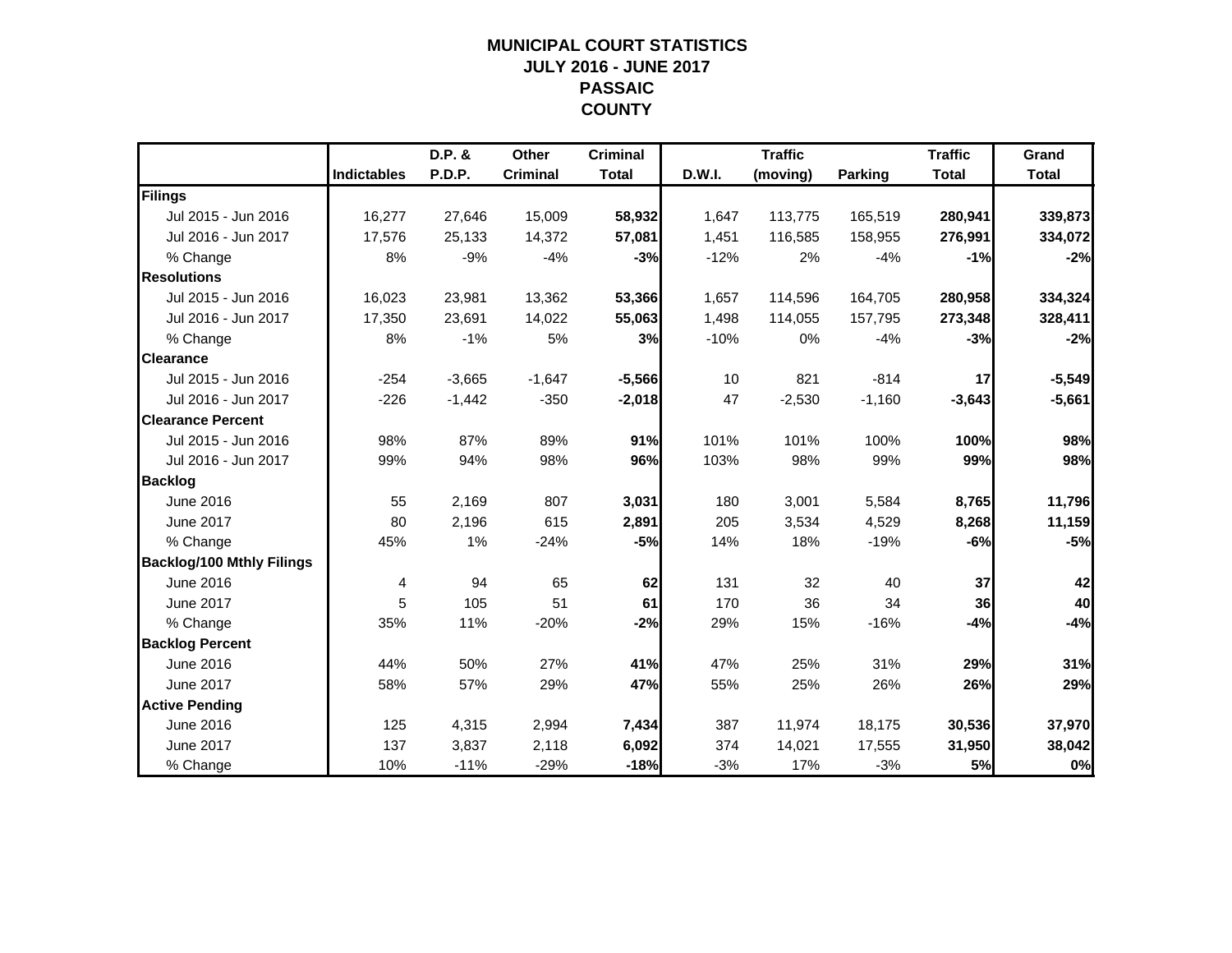## **MUNICIPAL COURT STATISTICSJULY 2016 - JUNE 2017 SALEMCOUNTY**

|                                  |                    | D.P. & | Other           | <b>Criminal</b> |               | <b>Traffic</b> |                | <b>Traffic</b> | Grand        |
|----------------------------------|--------------------|--------|-----------------|-----------------|---------------|----------------|----------------|----------------|--------------|
|                                  | <b>Indictables</b> | P.D.P. | <b>Criminal</b> | <b>Total</b>    | <b>D.W.I.</b> | (moving)       | <b>Parking</b> | <b>Total</b>   | <b>Total</b> |
| <b>Filings</b>                   |                    |        |                 |                 |               |                |                |                |              |
| Jul 2015 - Jun 2016              | 1,877              | 4,012  | 1,011           | 6,900           | 309           | 17,203         | 1,003          | 18,515         | 25,415       |
| Jul 2016 - Jun 2017              | 2,162              | 4,006  | 990             | 7,158           | 325           | 18,108         | 869            | 19,302         | 26,460       |
| % Change                         | 15%                | 0%     | $-2%$           | 4%              | 5%            | 5%             | $-13%$         | 4%             | 4%           |
| <b>Resolutions</b>               |                    |        |                 |                 |               |                |                |                |              |
| Jul 2015 - Jun 2016              | 1,837              | 3,619  | 1,303           | 6,759           | 289           | 17,039         | 1,005          | 18,333         | 25,092       |
| Jul 2016 - Jun 2017              | 2,135              | 3,403  | 1,302           | 6,840           | 303           | 17,369         | 930            | 18,602         | 25,442       |
| % Change                         | 16%                | $-6%$  | 0%              | 1%              | 5%            | 2%             | $-7%$          | 1%             | 1%           |
| <b>Clearance</b>                 |                    |        |                 |                 |               |                |                |                |              |
| Jul 2015 - Jun 2016              | $-40$              | $-393$ | 292             | $-141$          | $-20$         | $-164$         | $\overline{2}$ | $-182$         | $-323$       |
| Jul 2016 - Jun 2017              | $-27$              | $-603$ | 312             | $-318$          | $-22$         | $-739$         | 61             | $-700$         | $-1,018$     |
| <b>Clearance Percent</b>         |                    |        |                 |                 |               |                |                |                |              |
| Jul 2015 - Jun 2016              | 98%                | 90%    | 129%            | 98%             | 94%           | 99%            | 100%           | 99%            | 99%          |
| Jul 2016 - Jun 2017              | 99%                | 85%    | 132%            | 96%             | 93%           | 96%            | 107%           | 96%            | 96%          |
| <b>Backlog</b>                   |                    |        |                 |                 |               |                |                |                |              |
| June 2016                        | 13                 | 181    | 61              | 255             | 47            | 541            | 141            | 729            | 984          |
| <b>June 2017</b>                 | 29                 | 283    | 107             | 419             | 74            | 899            | 54             | 1,027          | 1,446        |
| % Change                         | 123%               | 56%    | 75%             | 64%             | 57%           | 66%            | $-62%$         | 41%            | 47%          |
| <b>Backlog/100 Mthly Filings</b> |                    |        |                 |                 |               |                |                |                |              |
| June 2016                        | 8                  | 54     | 72              | 44              | 183           | 38             | 169            | 47             | 46           |
| <b>June 2017</b>                 | 16                 | 85     | 130             | 70              | 273           | 60             | 75             | 64             | 66           |
| % Change                         | 94%                | 57%    | 79%             | 58%             | 50%           | 58%            | $-56%$         | 35%            | 41%          |
| <b>Backlog Percent</b>           |                    |        |                 |                 |               |                |                |                |              |
| June 2016                        | 59%                | 41%    | 27%             | 37%             | 59%           | 29%            | 73%            | 34%            | 35%          |
| <b>June 2017</b>                 | 83%                | 54%    | 54%             | 55%             | 76%           | 39%            | 43%            | 40%            | 44%          |
| <b>Active Pending</b>            |                    |        |                 |                 |               |                |                |                |              |
| June 2016                        | 22                 | 439    | 230             | 691             | 80            | 1,871          | 193            | 2,144          | 2,835        |
| <b>June 2017</b>                 | 35                 | 522    | 199             | 756             | 98            | 2,330          | 125            | 2,553          | 3,309        |
| % Change                         | 59%                | 19%    | $-13%$          | 9%              | 23%           | 25%            | $-35%$         | 19%            | 17%          |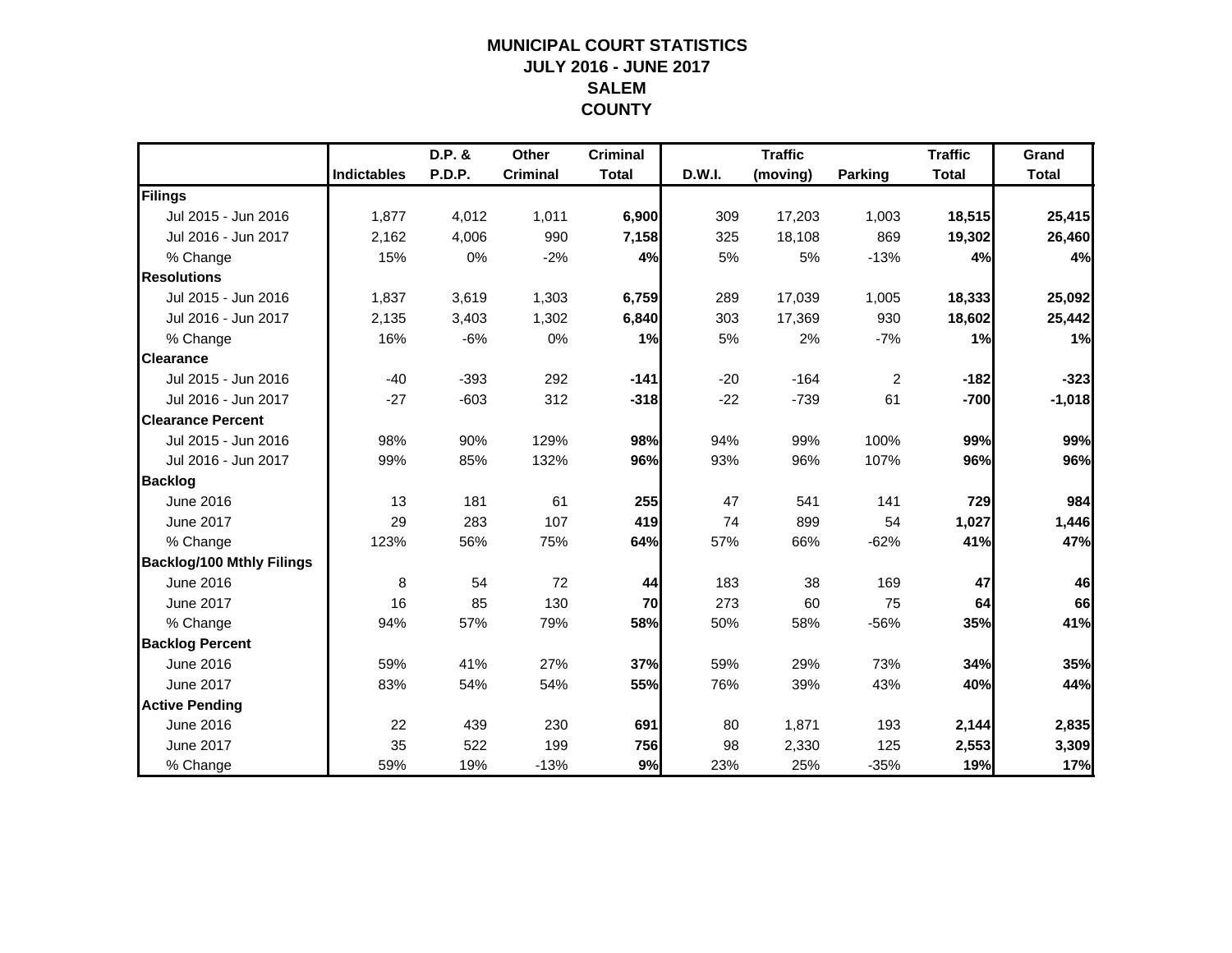## **MUNICIPAL COURT STATISTICSJULY 2016 - JUNE 2017 SOMERSET COUNTY**

|                                  |                    | D.P. &        | <b>Other</b>    | <b>Criminal</b> |        | <b>Traffic</b> |                | <b>Traffic</b> | Grand        |
|----------------------------------|--------------------|---------------|-----------------|-----------------|--------|----------------|----------------|----------------|--------------|
|                                  | <b>Indictables</b> | <b>P.D.P.</b> | <b>Criminal</b> | <b>Total</b>    | D.W.I. | (moving)       | <b>Parking</b> | <b>Total</b>   | <b>Total</b> |
| Filings                          |                    |               |                 |                 |        |                |                |                |              |
| Jul 2015 - Jun 2016              | 1,862              | 7,380         | 3,346           | 12,588          | 1,095  | 74,586         | 24,811         | 100,492        | 113,080      |
| Jul 2016 - Jun 2017              | 1,634              | 7,349         | 4,077           | 13,060          | 1,031  | 77.799         | 20,959         | 99,789         | 112,849      |
| % Change                         | $-12%$             | 0%            | 22%             | 4%              | $-6%$  | 4%             | $-16%$         | $-1%$          | 0%           |
| <b>Resolutions</b>               |                    |               |                 |                 |        |                |                |                |              |
| Jul 2015 - Jun 2016              | 1,849              | 7,007         | 3,575           | 12,431          | 1,121  | 74,949         | 24,701         | 100,771        | 113,202      |
| Jul 2016 - Jun 2017              | 1,615              | 6,487         | 4,182           | 12,284          | 986    | 77,135         | 21,334         | 99,455         | 111,739      |
| % Change                         | $-13%$             | $-7%$         | 17%             | $-1%$           | $-12%$ | 3%             | $-14%$         | $-1%$          | $-1%$        |
| <b>Clearance</b>                 |                    |               |                 |                 |        |                |                |                |              |
| Jul 2015 - Jun 2016              | $-13$              | $-373$        | 229             | $-157$          | 26     | 363            | $-110$         | 279            | 122          |
| Jul 2016 - Jun 2017              | $-19$              | $-862$        | 105             | $-776$          | $-45$  | $-664$         | 375            | $-334$         | $-1,110$     |
| <b>Clearance Percent</b>         |                    |               |                 |                 |        |                |                |                |              |
| Jul 2015 - Jun 2016              | 99%                | 95%           | 107%            | 99%             | 102%   | 100%           | 100%           | 100%           | 100%         |
| Jul 2016 - Jun 2017              | 99%                | 88%           | 103%            | 94%             | 96%    | 99%            | 102%           | 100%           | 99%          |
| <b>Backlog</b>                   |                    |               |                 |                 |        |                |                |                |              |
| June 2016                        | $\mathbf 0$        | 404           | 110             | 514             | 125    | 1,091          | 499            | 1,715          | 2,229        |
| June 2017                        | 3                  | 565           | 110             | 678             | 160    | 1,510          | 402            | 2,072          | 2,750        |
| % Change                         |                    | 40%           | 0%              | 32%             | 28%    | 38%            | $-19%$         | 21%            | 23%          |
| <b>Backlog/100 Mthly Filings</b> |                    |               |                 |                 |        |                |                |                |              |
| June 2016                        | $\mathbf 0$        | 66            | 39              | 49              | 137    | 18             | 24             | 20             | 24           |
| <b>June 2017</b>                 | 2                  | 92            | 32              | 62              | 186    | 23             | 23             | 25             | 29           |
| % Change                         | $ -$               | 40%           | $-18%$          | 27%             | 36%    | 33%            | $-5%$          | 22%            | 24%          |
| <b>Backlog Percent</b>           |                    |               |                 |                 |        |                |                |                |              |
| June 2016                        | 0%                 | 41%           | 21%             | 34%             | 52%    | 18%            | 24%            | 21%            | 23%          |
| <b>June 2017</b>                 | 100%               | 50%           | 20%             | 41%             | 55%    | 24%            | 24%            | 25%            | 27%          |
| <b>Active Pending</b>            |                    |               |                 |                 |        |                |                |                |              |
| June 2016                        | 6                  | 977           | 532             | 1,515           | 240    | 6,041          | 2,073          | 8,354          | 9,869        |
| June 2017                        | 3                  | 1,119         | 547             | 1,669           | 290    | 6,348          | 1,708          | 8,346          | 10,015       |
| % Change                         | $-50%$             | 15%           | 3%              | 10%             | 21%    | 5%             | $-18%$         | 0%             | 1%           |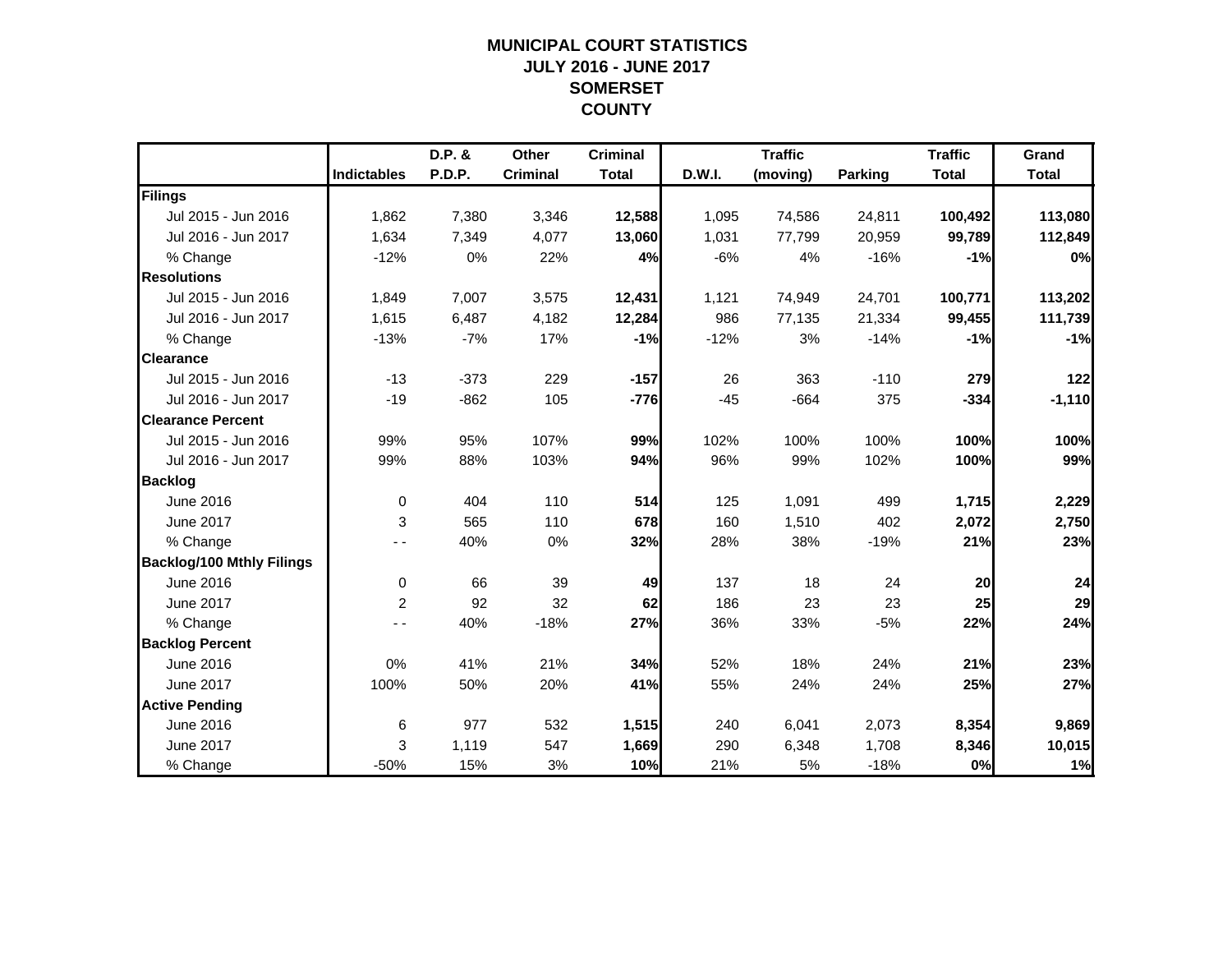## **MUNICIPAL COURT STATISTICSJULY 2016 - JUNE 2017 SUSSEX COUNTY**

|                                  |                    | D.P. &        | Other           | <b>Criminal</b> |               | <b>Traffic</b> |         | <b>Traffic</b> | Grand        |
|----------------------------------|--------------------|---------------|-----------------|-----------------|---------------|----------------|---------|----------------|--------------|
|                                  | <b>Indictables</b> | <b>P.D.P.</b> | <b>Criminal</b> | <b>Total</b>    | <b>D.W.I.</b> | (moving)       | Parking | <b>Total</b>   | <b>Total</b> |
| Filings                          |                    |               |                 |                 |               |                |         |                |              |
| Jul 2015 - Jun 2016              | 1,692              | 4,181         | 1,516           | 7,389           | 605           | 21,602         | 2,830   | 25,037         | 32,426       |
| Jul 2016 - Jun 2017              | 1,623              | 3,909         | 1,477           | 7,009           | 578           | 20,748         | 1,993   | 23,319         | 30,328       |
| % Change                         | $-4%$              | $-7%$         | $-3%$           | $-5%$           | $-4%$         | $-4%$          | $-30%$  | $-7%$          | $-6%$        |
| <b>Resolutions</b>               |                    |               |                 |                 |               |                |         |                |              |
| Jul 2015 - Jun 2016              | 1,674              | 3,450         | 1,471           | 6,595           | 593           | 21,671         | 2,880   | 25,144         | 31,739       |
| Jul 2016 - Jun 2017              | 1,602              | 3,433         | 1,712           | 6,747           | 593           | 20,805         | 2,176   | 23,574         | 30,321       |
| % Change                         | $-4%$              | 0%            | 16%             | 2%              | 0%            | $-4%$          | $-24%$  | $-6%$          | $-4%$        |
| <b>Clearance</b>                 |                    |               |                 |                 |               |                |         |                |              |
| Jul 2015 - Jun 2016              | $-18$              | $-731$        | $-45$           | $-794$          | $-12$         | 69             | 50      | 107            | $-687$       |
| Jul 2016 - Jun 2017              | $-21$              | $-476$        | 235             | $-262$          | 15            | 57             | 183     | 255            | $-7$         |
| <b>Clearance Percent</b>         |                    |               |                 |                 |               |                |         |                |              |
| Jul 2015 - Jun 2016              | 99%                | 83%           | 97%             | 89%             | 98%           | 100%           | 102%    | 100%           | 98%          |
| Jul 2016 - Jun 2017              | 99%                | 88%           | 116%            | 96%             | 103%          | 100%           | 109%    | 101%           | 100%         |
| <b>Backlog</b>                   |                    |               |                 |                 |               |                |         |                |              |
| June 2016                        | 10                 | 458           | 202             | 670             | 107           | 712            | 96      | 915            | 1,585        |
| June 2017                        | 8                  | 514           | 144             | 666             | 86            | 666            | 99      | 851            | 1,517        |
| % Change                         | $-20%$             | 12%           | $-29%$          | $-1%$           | $-20%$        | $-6%$          | 3%      | $-7%$          | $-4%$        |
| <b>Backlog/100 Mthly Filings</b> |                    |               |                 |                 |               |                |         |                |              |
| June 2016                        | $\overline{7}$     | 131           | 160             | 109             | 212           | 40             | 41      | 44             | 59           |
| June 2017                        | 6                  | 158           | 117             | 114             | 179           | 39             | 60      | 44             | 60           |
| % Change                         | $-17%$             | 20%           | $-27%$          | <b>5%</b>       | $-16%$        | $-3%$          | 46%     | 0%             | 2%           |
| <b>Backlog Percent</b>           |                    |               |                 |                 |               |                |         |                |              |
| June 2016                        | 67%                | 58%           | 52%             | 56%             | 60%           | 29%            | 43%     | 32%            | 39%          |
| June 2017                        | 62%                | 67%           | 56%             | 65%             | 59%           | 30%            | 48%     | 33%            | 42%          |
| <b>Active Pending</b>            |                    |               |                 |                 |               |                |         |                |              |
| June 2016                        | 15                 | 795           | 391             | 1,201           | 178           | 2,468          | 224     | 2,870          | 4,071        |
| June 2017                        | 13                 | 762           | 257             | 1,032           | 145           | 2,229          | 205     | 2,579          | 3,611        |
| % Change                         | $-13%$             | $-4%$         | $-34%$          | $-14%$          | $-19%$        | $-10%$         | $-8%$   | $-10%$         | $-11%$       |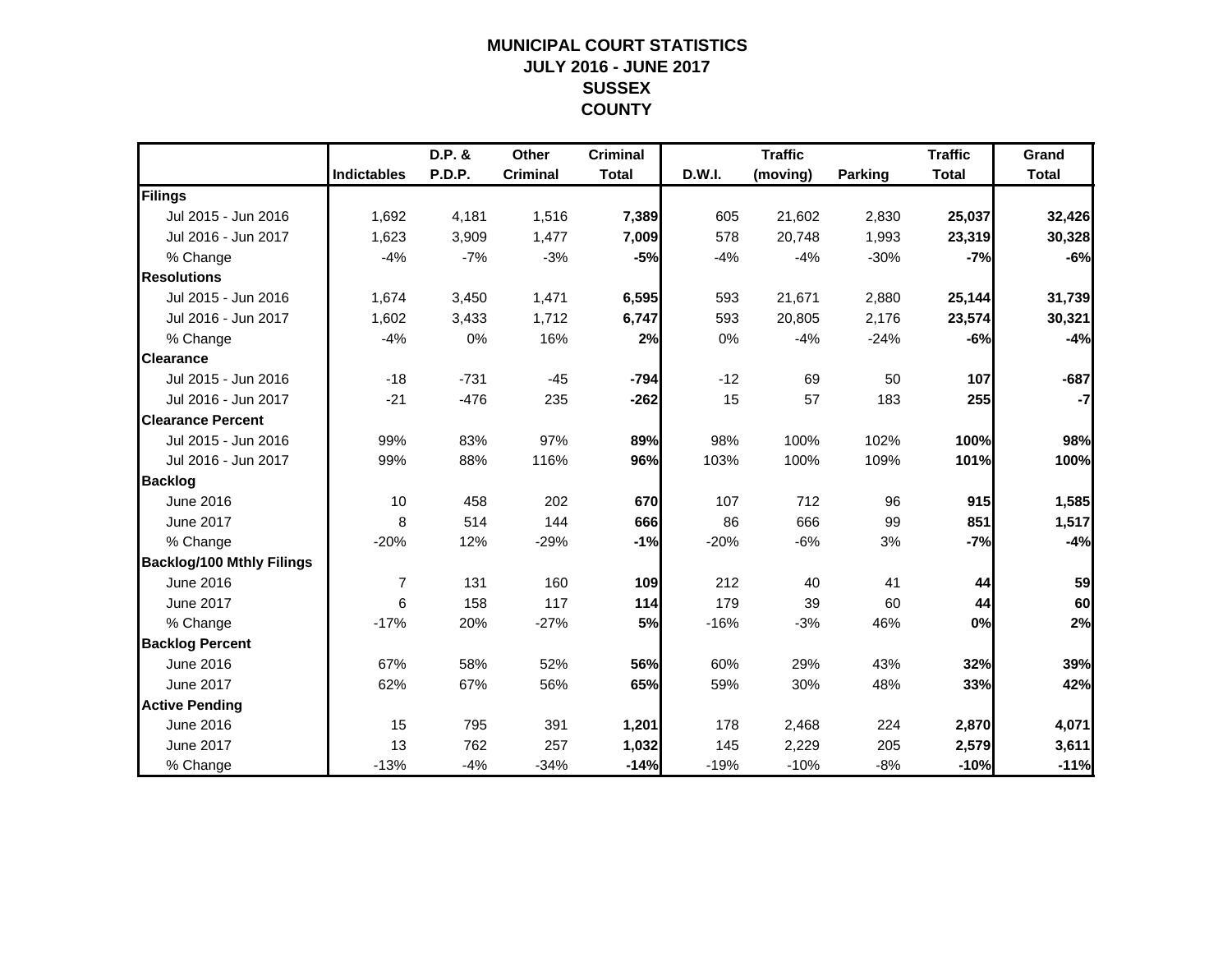## **MUNICIPAL COURT STATISTICSJULY 2016 - JUNE 2017 UNION COUNTY**

|                                  |                    | D.P. &        | <b>Other</b>    | <b>Criminal</b> |        | <b>Traffic</b> |                | <b>Traffic</b> | Grand        |
|----------------------------------|--------------------|---------------|-----------------|-----------------|--------|----------------|----------------|----------------|--------------|
|                                  | <b>Indictables</b> | <b>P.D.P.</b> | <b>Criminal</b> | <b>Total</b>    | D.W.I. | (moving)       | <b>Parking</b> | <b>Total</b>   | <b>Total</b> |
| Filings                          |                    |               |                 |                 |        |                |                |                |              |
| Jul 2015 - Jun 2016              | 8,930              | 20,200        | 10,367          | 39,497          | 1,472  | 153,905        | 183,746        | 339,123        | 378,620      |
| Jul 2016 - Jun 2017              | 8,806              | 21,581        | 10,443          | 40,830          | 1,405  | 160,584        | 187,114        | 349,103        | 389,933      |
| % Change                         | $-1%$              | 7%            | 1%              | 3%              | $-5%$  | 4%             | 2%             | 3%             | 3%           |
| <b>Resolutions</b>               |                    |               |                 |                 |        |                |                |                |              |
| Jul 2015 - Jun 2016              | 8,831              | 17,119        | 10,536          | 36,486          | 1,485  | 150,480        | 181,205        | 333,170        | 369,656      |
| Jul 2016 - Jun 2017              | 8,646              | 17,370        | 10,281          | 36,297          | 1,367  | 158,144        | 185,850        | 345,361        | 381,658      |
| % Change                         | $-2%$              | 1%            | $-2%$           | $-1%$           | $-8%$  | 5%             | 3%             | 4%             | 3%           |
| <b>Clearance</b>                 |                    |               |                 |                 |        |                |                |                |              |
| Jul 2015 - Jun 2016              | $-99$              | $-3,081$      | 169             | $-3,011$        | 13     | $-3,425$       | $-2,541$       | $-5,953$       | $-8,964$     |
| Jul 2016 - Jun 2017              | $-160$             | $-4,211$      | $-162$          | $-4,533$        | $-38$  | $-2,440$       | $-1,264$       | $-3,742$       | $-8,275$     |
| <b>Clearance Percent</b>         |                    |               |                 |                 |        |                |                |                |              |
| Jul 2015 - Jun 2016              | 99%                | 85%           | 102%            | 92%             | 101%   | 98%            | 99%            | 98%            | 98%          |
| Jul 2016 - Jun 2017              | 98%                | 80%           | 98%             | 89%             | 97%    | 98%            | 99%            | 99%            | 98%          |
| <b>Backlog</b>                   |                    |               |                 |                 |        |                |                |                |              |
| June 2016                        | 13                 | 3,205         | 1,404           | 4,622           | 221    | 5,121          | 6,551          | 11,893         | 16,515       |
| June 2017                        | 10                 | 3,929         | 1,688           | 5,627           | 250    | 6,956          | 6,812          | 14,018         | 19,645       |
| % Change                         | $-23%$             | 23%           | 20%             | 22%             | 13%    | 36%            | 4%             | 18%            | 19%          |
| <b>Backlog/100 Mthly Filings</b> |                    |               |                 |                 |        |                |                |                |              |
| June 2016                        | $\overline{2}$     | 190           | 163             | 140             | 180    | 40             | 43             | 42             | 52           |
| <b>June 2017</b>                 | 1                  | 218           | 194             | 165             | 214    | 52             | 44             | 48             | 60           |
| % Change                         | $-22%$             | 15%           | 19%             | 18%             | 19%    | 30%            | 2%             | 14%            | 16%          |
| <b>Backlog Percent</b>           |                    |               |                 |                 |        |                |                |                |              |
| June 2016                        | 28%                | 62%           | 54%             | 59%             | 57%    | 27%            | 31%            | 29%            | 34%          |
| <b>June 2017</b>                 | 32%                | 67%           | 54%             | 62%             | 60%    | 34%            | 33%            | 33%            | 39%          |
| <b>Active Pending</b>            |                    |               |                 |                 |        |                |                |                |              |
| June 2016                        | 46                 | 5,184         | 2,617           | 7,847           | 389    | 19,041         | 21,436         | 40,866         | 48,713       |
| June 2017                        | 31                 | 5,840         | 3,141           | 9,012           | 420    | 20,635         | 20,918         | 41,973         | 50,985       |
| % Change                         | $-33%$             | 13%           | 20%             | 15%             | 8%     | 8%             | $-2%$          | 3%             | 5%           |